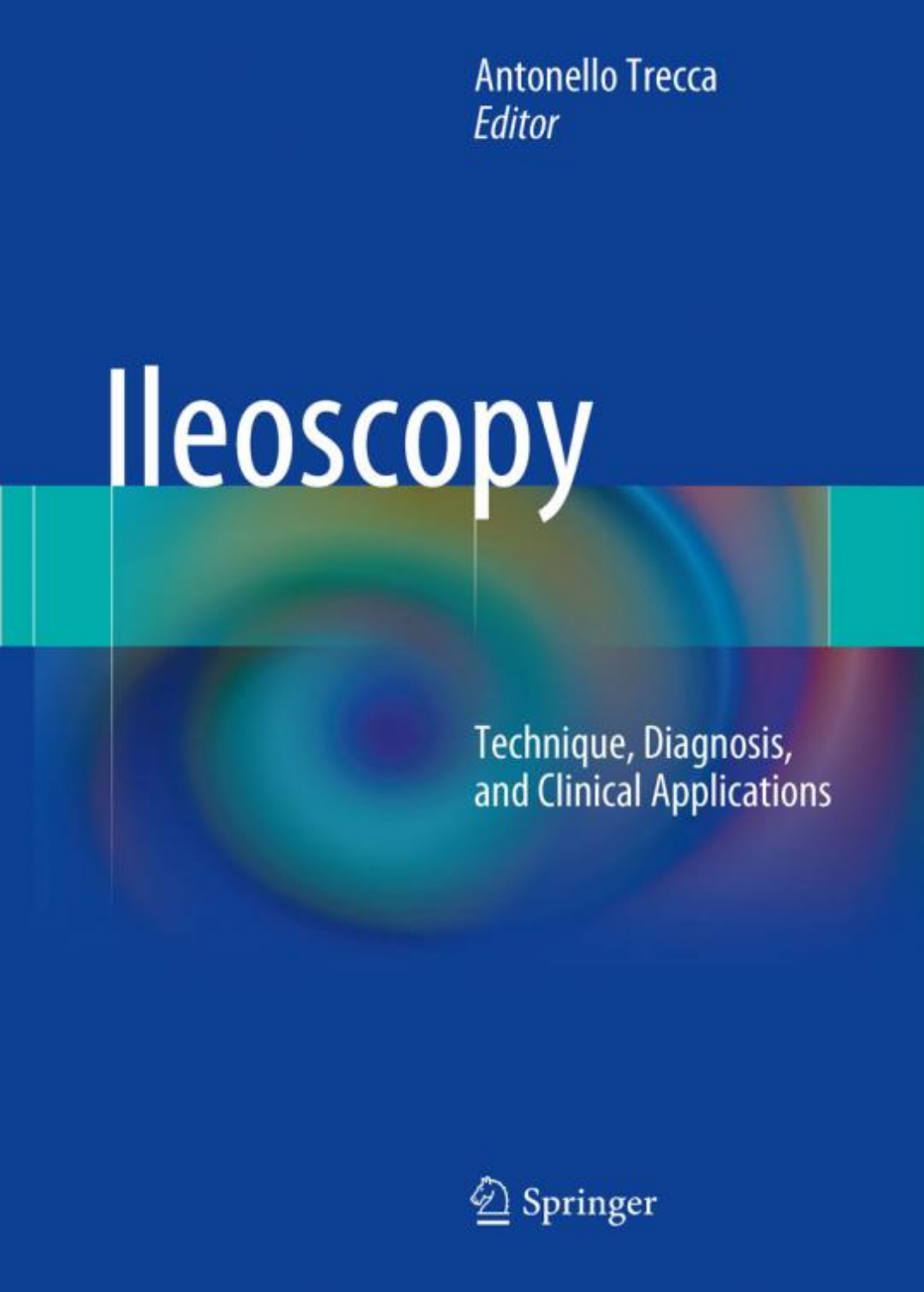Ileoscopy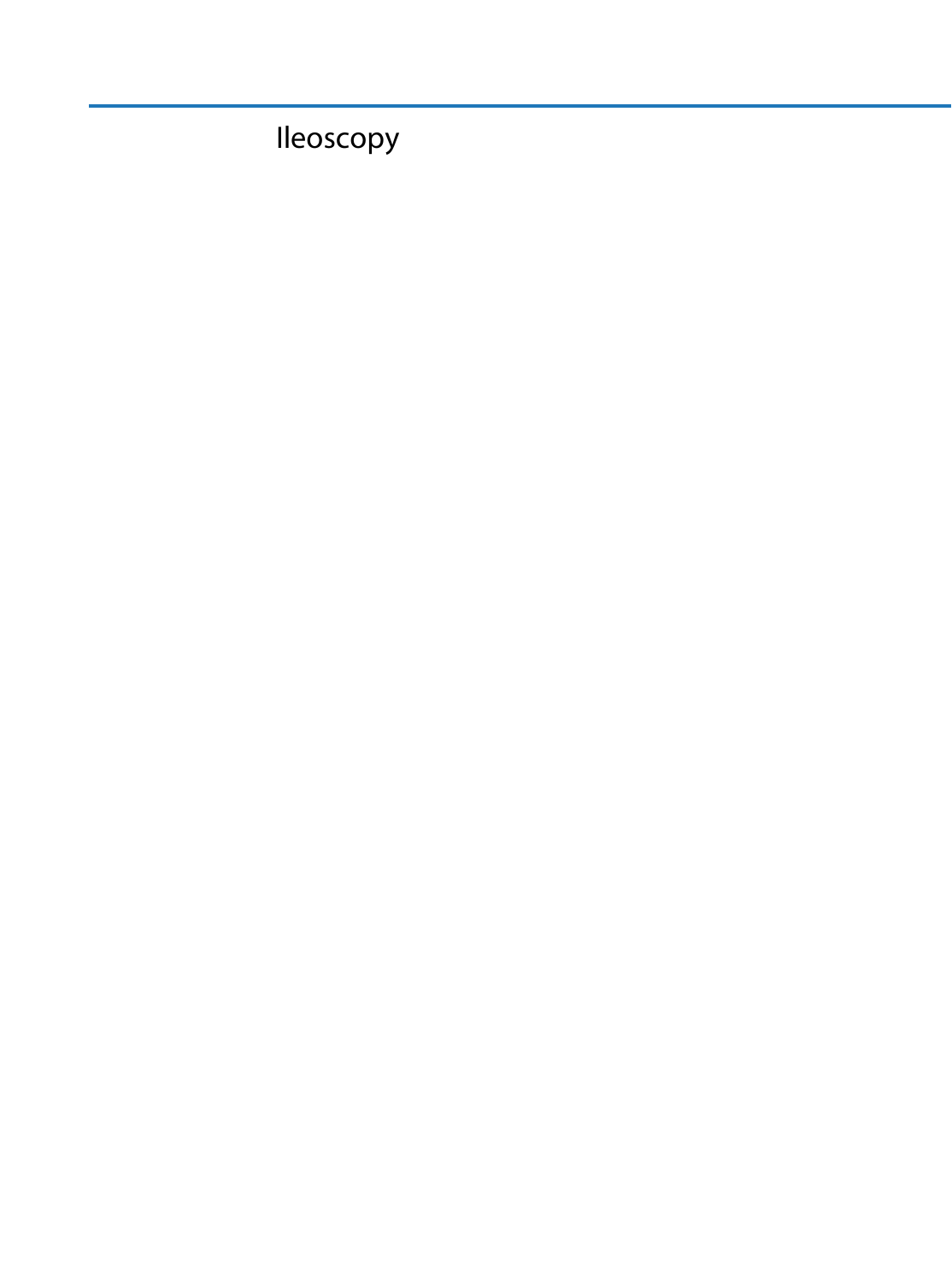Antonello Trecca Editor

# Ileoscopy

Technique, Diagnosis, and Clinical Applications

Foreword by Shin-ei Kudo

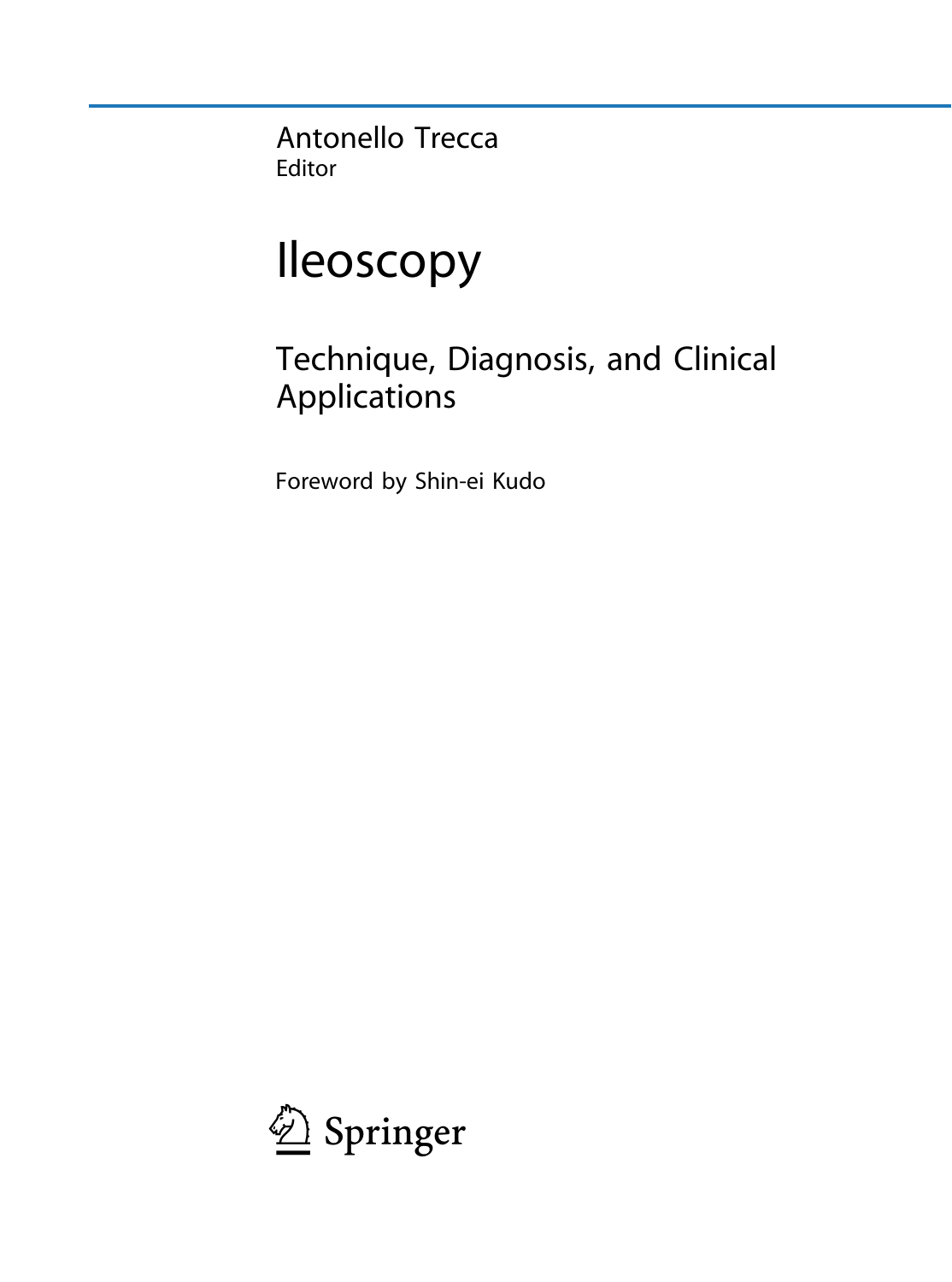Editor Antonello Trecca Endoscopic and Operative Gastroenterology Units USI Group Rome Italy e-mail: atrecca@alice.it

ISBN 978-88-470-2344-4 e-ISBN 978-88-470-2345-1 DOI 10.1007/978-88-470-2345-1 Springer Milan Heidelberg Dordrecht London New York

Library of Congress Control Number: 2011941715

- Springer-Verlag Italia 2012

This work is subject to copyright. All rights are reserved, whether the whole or part of the material is concerned, specifically the rights of translation, reprinting, reuse of illustrations, recitation, broadcasting, reproduction on microfilm or in any other way, and storage in data banks. Duplication of this publication or parts thereof is permitted only under the provisions of the Italian Copyright Law in its current version, and permission for use must always be obtained from Springer. Violations are liable to prosecution under the Italian Copyright Law.

The use of general descriptive names, registered names, trademarks, etc. in this publication does not imply, even in the absence of a specific statement, that such names are exempt from the relevant protective laws and regulations and therefore free for general use.

Product liability: The publishers cannot guarantee the accuracy of any information about dosage and application contained in this book. In every individual case the user must check such information by consulting the relevant literature.

Cover design: eStudio Calamar S.L.

Printed on acid-free paper

Springer is part of Springer Science+Business Media (www.springer.com)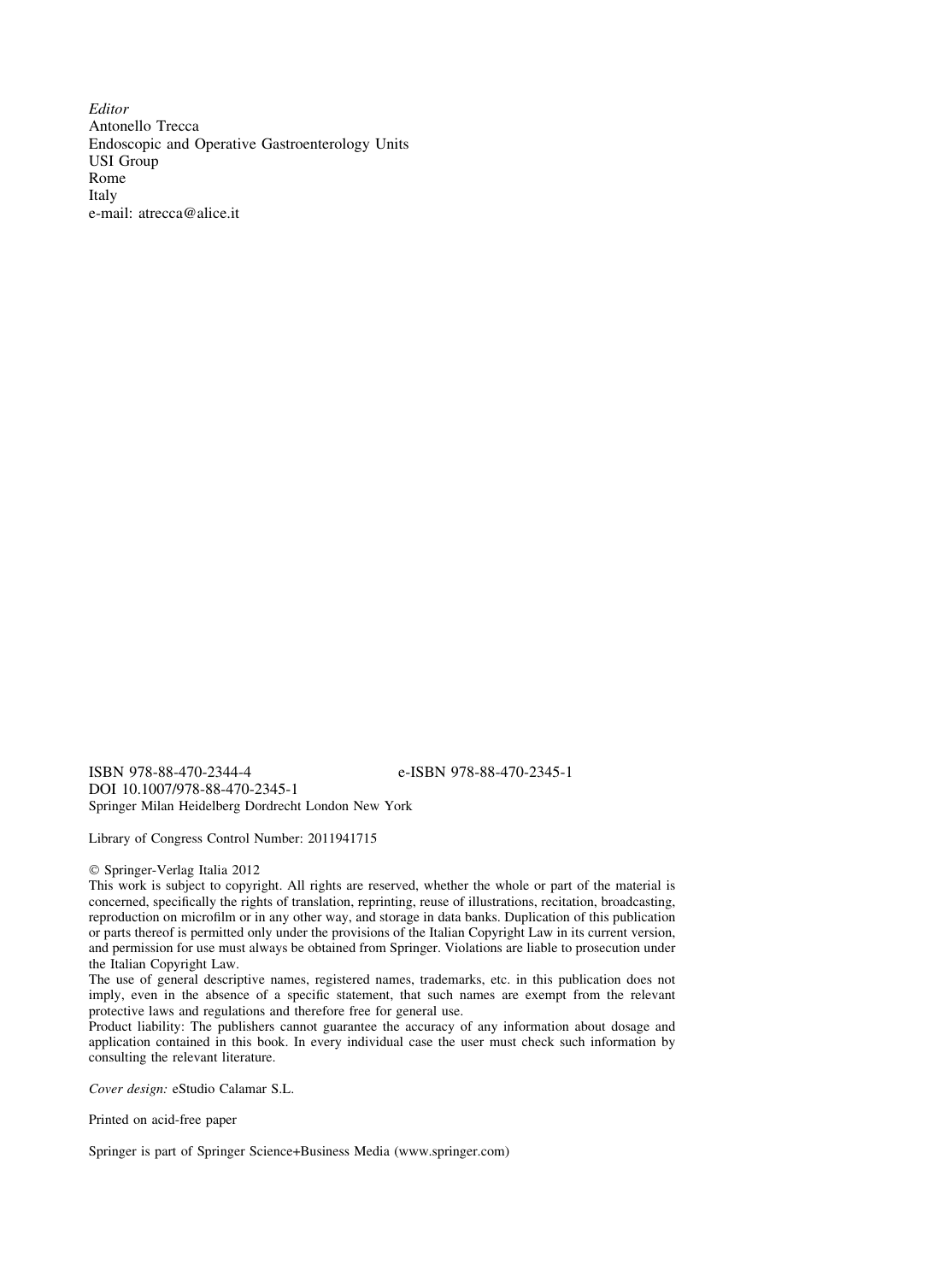To my father, Pasquale Trecca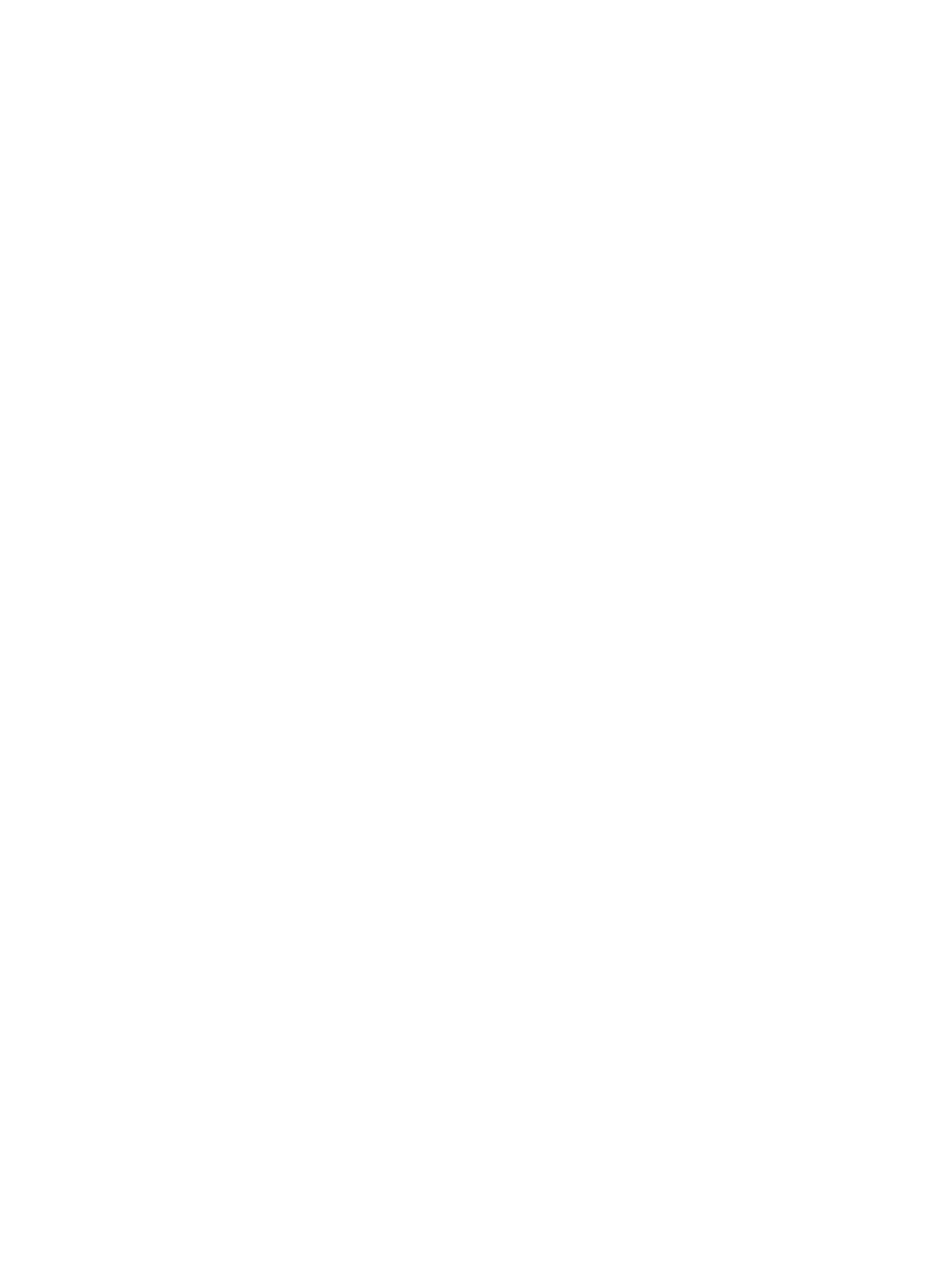# Foreword

It is a great pleasure to see the publication of IIeoscopy, edited by Dr. Antonello Trecca. Dr. Trecca studied endoscopic diagnosis and treatment of early cancers of the gastrointestinal tract at the National Cancer Center Hospital, Tokyo, Japan. He is an expert in magnifying endoscopy, including pit pattern diagnosis, and also has an excellent understanding of the importance of depressed type early colorectal cancers.

Colonoscopy (from diagnostic to technical aspects, including magnifying endoscopy, insertion technique, and endoscopic treatment) is an essential tool in the gastrointestinal field. With the emergence of the magnifying colonoscope, pit pattern analysis enables a diagnosis with a close relation to histologic diagnosis.

Today, there are plenty of textbooks of colonoscopy, but fewer of terminal ileoscopy. The importance of terminal ileoscopy during routine colonoscopy, however, should not be underestimated. We can diagnose many ileal diseases with terminal ileoscopy without using capsule endoscopy or balloon enteroscopy.

This book is dedicated to the role of exploration of the terminal ileum in lower gastrointestinal endoscopy. It covers both technical aspects and the modern diagnosis and treatment of small intestinal diseases in a very accessible format. It will be an indispensable guide not only for colonoscopists but also for gastroenterologists and surgeons.

I hope that this book will find the wide readership it doubtlessly deserves.

Prof. Shin-ei Kudo Digestive Disease Center Showa University Northern Yokohama Hospital Yokohama Japan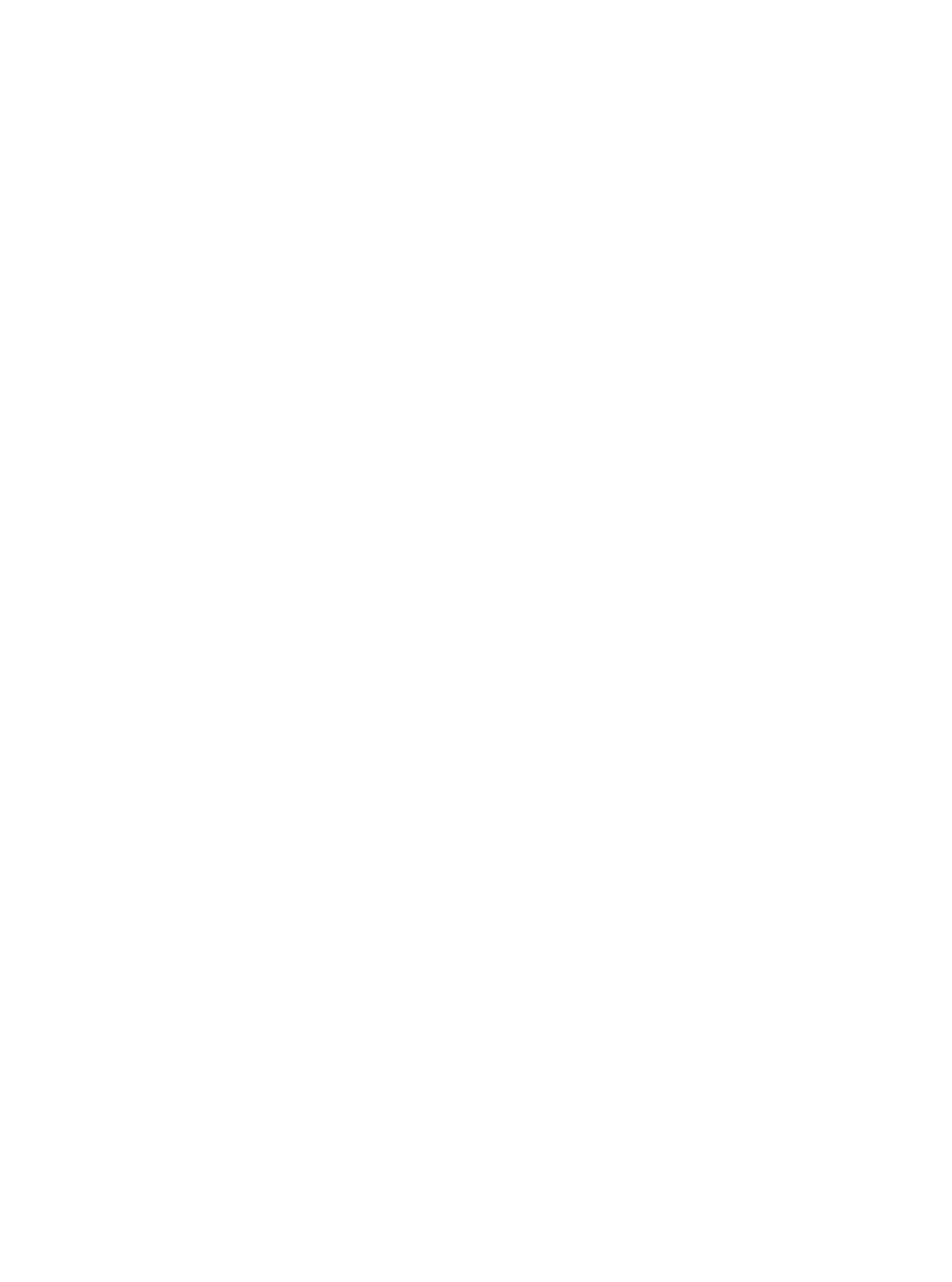# Preface

The challenge for the authors of a medical/scientific monograph is to communicate both their passionate interest in and their dedication to the subject matter, whether a disease, a new technique, an original therapeutic approach, or the most recent trends in clinical and experimental research. Of equal importance is to consider the scope of the audience, which may include students, interns, and residents but also highly experienced professionals.

We have kept these goals in mind in our exploration of the difficult subject of digestive endoscopy, specifically, of the terminal ileum, and the most important issues related to the use of this technique in various disease settings. Each chapter consists of a thorough discussion of a particular topic, which is illustrated by a large number of detailed images.

In the field of modern gastroenterology, digestive endoscopy continues to be the focus of enormous interest because of the many achievements over the last several decades: from the introduction of capsule endoscopy to the development of enteroscopy. These imaging capabilities have greatly expanded our knowledge of intestinal diseases while opening up new frontiers in their more accurate treatment.

Exploration of the terminal ileum during total colonoscopy has gained much greater acceptance within the profession based on the diagnostic accuracy of terminal ileoscopy with respect to ileocecal pathologies, including neoplasias of the cecal region. In addition, terminal ileoscopy documents the completeness of colonoscopy and points the way to the optimal procedure for further study of the intestine. This capability is such that we provocatively refer to ileoscopy as the fast track to the diagnosis of gut diseases.

The multidisciplinary approach taken by the authors of this volume to the accurate study of the ileocecum is highlighted by the contributions of experts in radiology and surgery, providing a closer look at several intestinal diseases. Particular emphasis has been placed on endoscopic imaging of the different disease stages and on analyzing the results obtained with the new techniques in terms of their ability to enhance diagnostic accuracy.

We would like to thank all the authors who actively participated in realizing this book, for their clinical efforts and scientific contributions. To our readers: we hope that we have been able to contribute to your professional development and to have inspired in you the same passionate interest that has resulted in this book.

Rome, September 2011 Antonello Trecca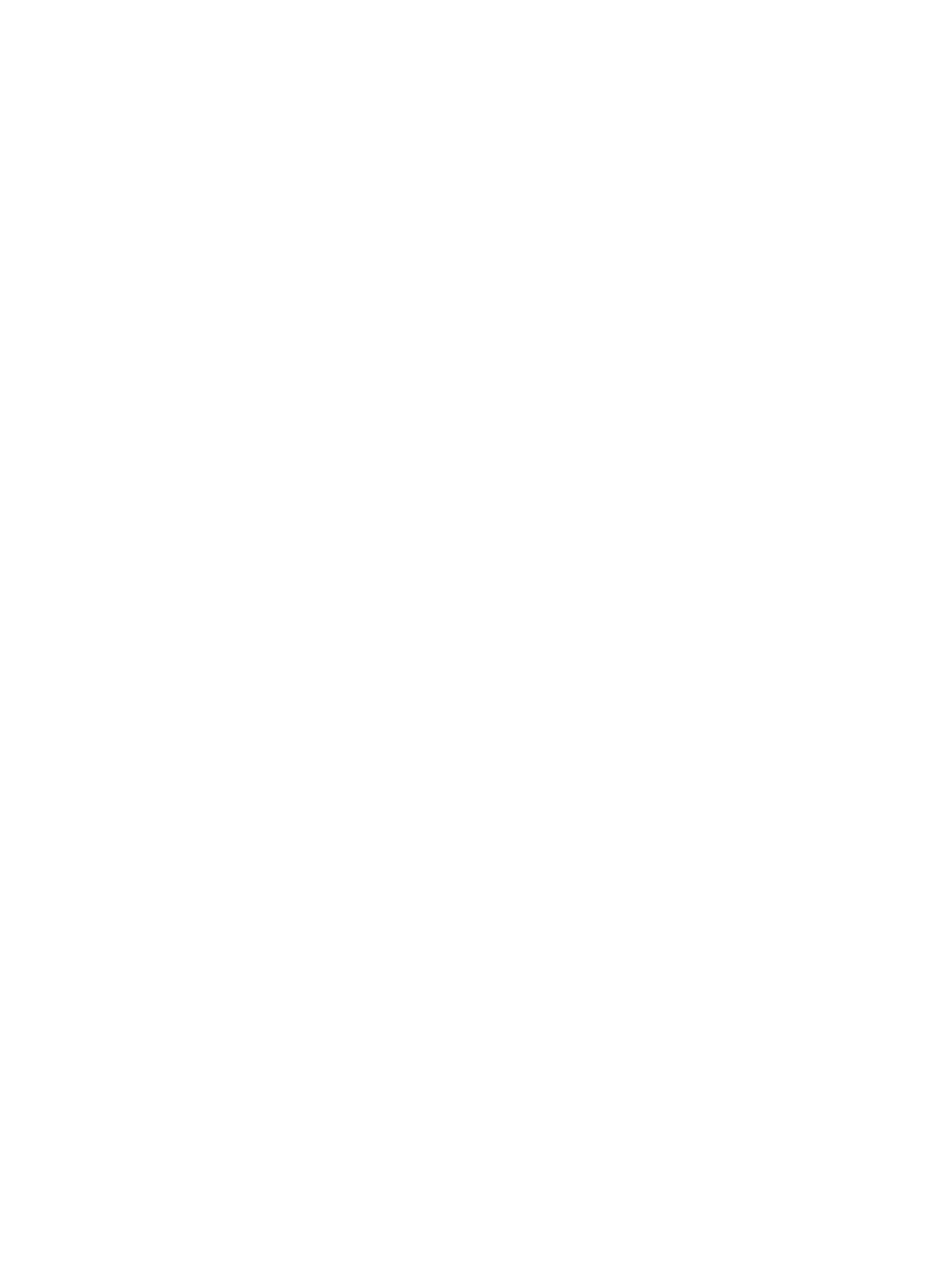# Acknowledgments

The editor would like to thank Raffaele Gurrieri, for the illustrations drawn for Chap. 1 with passion and competence, and Astrid Gurrieri, for her unflagging contribution to the book.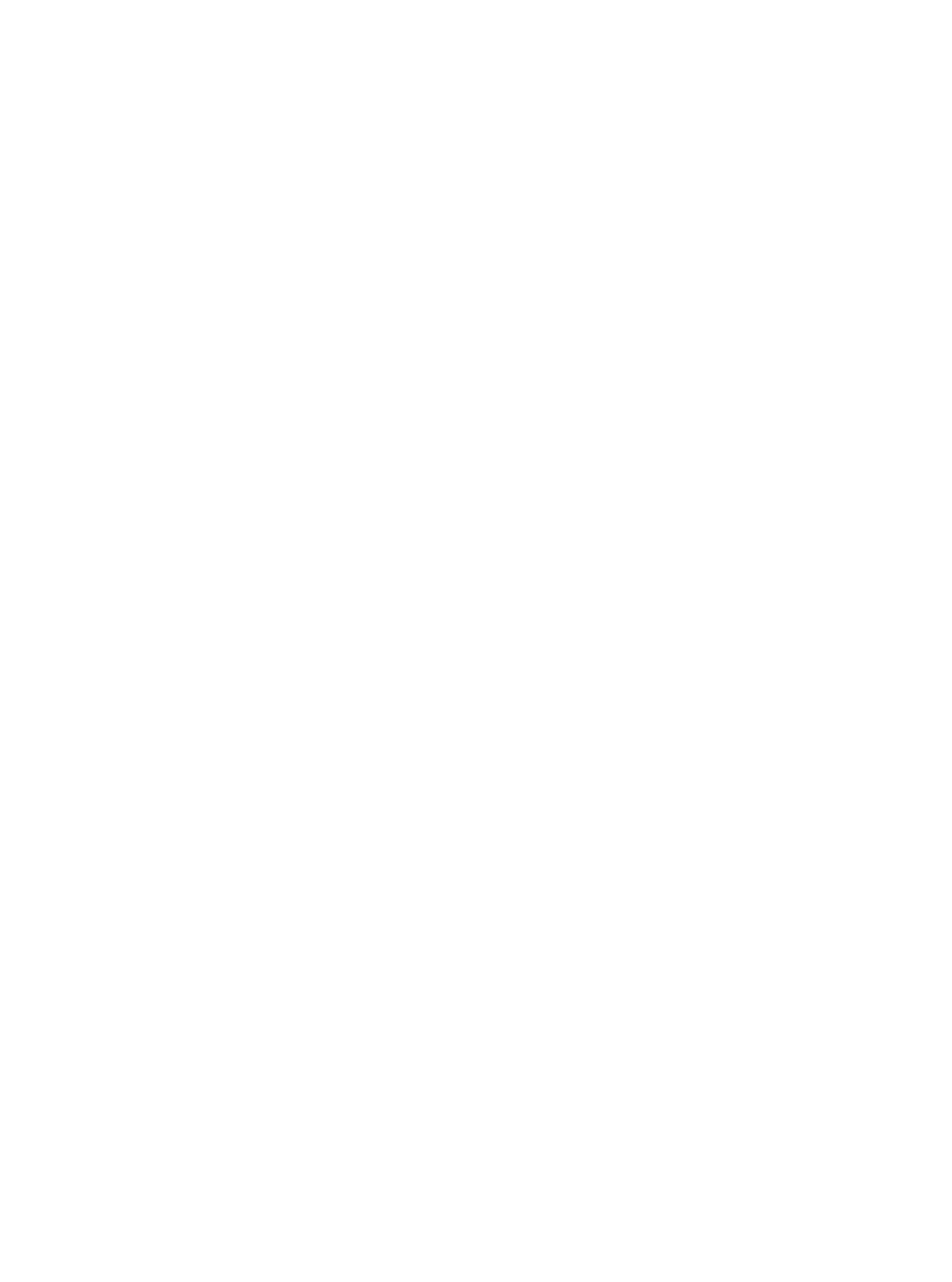# **Contents**

| $\mathbf{1}$            | Antonello Trecca, Giuseppe Cerno, Emilio Gentile Warschauer,<br>Gabriele Marinozzi, and Fabio Gaj                                               | $\mathbf{1}$ |
|-------------------------|-------------------------------------------------------------------------------------------------------------------------------------------------|--------------|
| $\boldsymbol{2}$        | The Importance of Complete Colonoscopy and Exploration<br>Kuangi Fu, Takahiro Fujii, Takahisa Matsuda, and Yutaka Saito                         | 7            |
| 3                       | What are the Correct Indications for Ileoscopy?<br>Antonello Trecca, Fabio Gaj, Stefano Serafini, Gabriele Marinozzi,<br>and Marco Silano       | 13           |
| $\overline{\mathbf{4}}$ | Contribution of New Technologies to Endoscopic Imaging<br>Giuseppe Galloro, Luca Magno, Simona Ruggiero, Ferdinando Fusco,<br>and Tiziana Rappa | 21           |
| 5                       | Marco Silano, Emilio Gentile Warschauer, Gabriele Marinozzi,<br>Giuseppe Cerno, and Antonello Trecca                                            | 31           |
| 6                       | The Role of Ileoscopy in Inflammatory Bowel Disease<br>Bjorn Rembacken and Mohammed Thoufeeq                                                    | 35           |
| 7                       | Ileoscopy in the Diagnosis of Infectious Diseases<br>Roberto Lorenzetti, Angelo Mario Zullo, and Cesare Hassan                                  | 41           |
| 8                       | Paola De Angelis, Erminia Romeo, Filippo Torroni, and<br>Luigi Dall'Oglio                                                                       | 47           |
| 9                       | The Role of Histology in Small Bowel Diseases<br>Vincenzo Villanacci and Gabrio Bassotti                                                        | 53           |
| 10                      | Radiological Diagnosis of Small-Bowel Diseases<br>Laura Maria Minordi, Amorino Vecchioli, Luigi Larosa,<br>and Lorenzo Bonomo                   | 59           |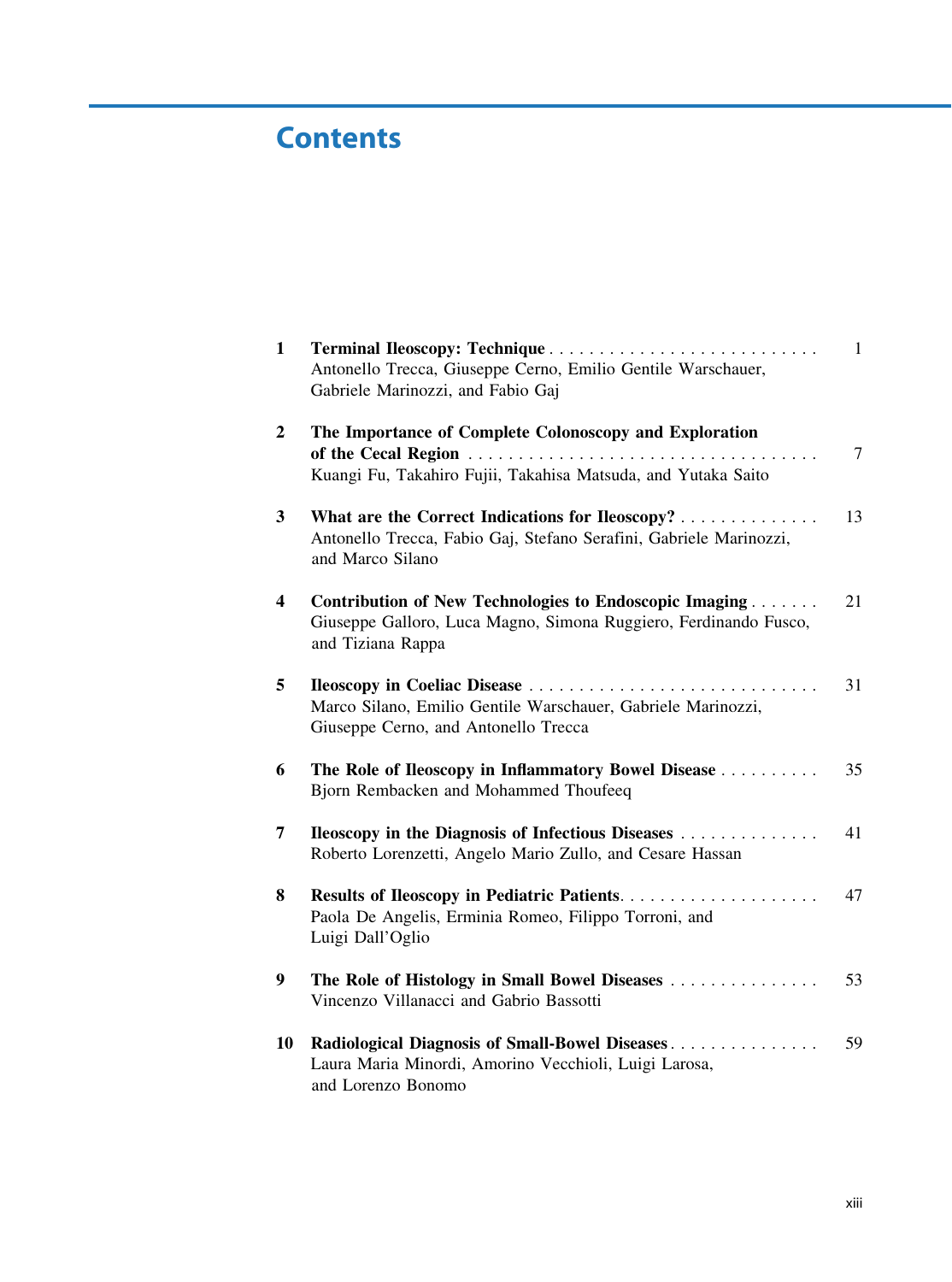| 11 | Capsule Endoscopy: The Answer to a Challenge<br>Emanuele Rondonotti and Roberto de Franchis                                      | 65 |  |  |
|----|----------------------------------------------------------------------------------------------------------------------------------|----|--|--|
| 12 | Double-Balloon Enteroscopy<br>Alessandro Mussetto and Tino Casetti                                                               | 73 |  |  |
| 13 | Single-Balloon Enteroscopy<br>Mauro Manno, Raffaele Manta, and Rita Conigliaro                                                   | 79 |  |  |
| 14 | Mauro Manno, Raffaele Manta, and Rita Conigliaro                                                                                 | 87 |  |  |
| 15 | Surgery for Small-Bowel Disease<br>Ugo Grossi, Andrea Mazzari, Pasquina MC Tomaiuolo,<br>Giuseppe Brisinda, and Antonio Crucitti | 91 |  |  |
|    |                                                                                                                                  |    |  |  |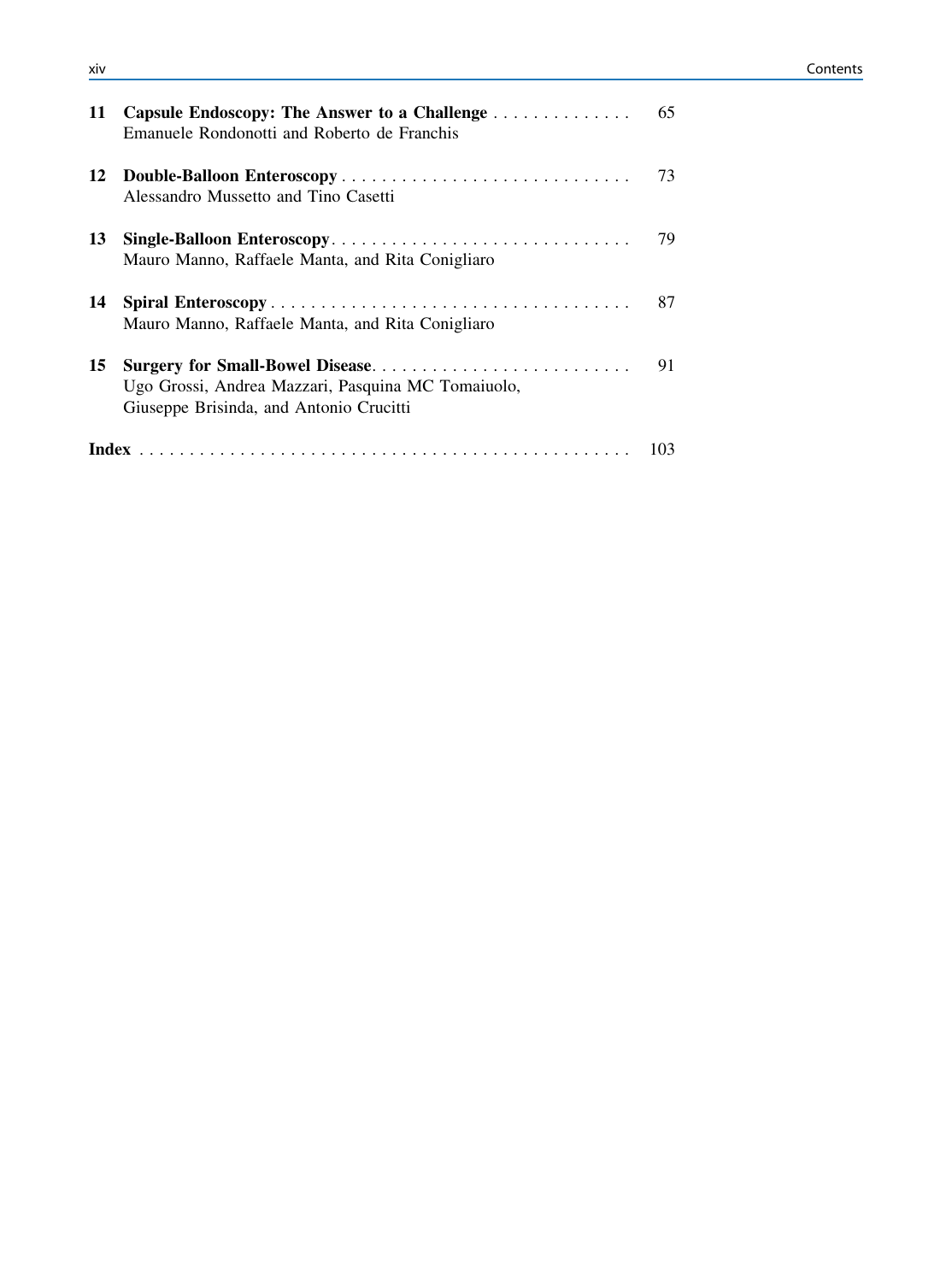# **Contributors**

Gabrio Bassotti Department of Clinical and Experimental Medicine, University of Perugia, Perugia, Italy

Lorenzo Bonomo Department of Bio-Imaging and Radiological Sciences, Catholic University (UCSC), Radiology Institute, Rome, Italy

Giuseppe Brisinda General Surgery, Catholic University of Rome, Rome, Italy

Tino Casetti Department of Gastroenterology, Santa Maria delle Croci Hospital, Ravenna, Italy

Giuseppe Cerno Department of Pathology, USI Group, Rome, Italy

Endoscopic and Operative Units, Department of Pathology, USI Group, Rome, Italy

Histopathology Endoscopic and Operative Gastroenterological Units, USI Group, Rome, Italy

Rita Conigliaro Gastroenterology and Digestive Endoscopy Unit, Nuovo Ospedale Civile S. Agostino-Estense, Baggiovara di Modena (MO), Italy

Antonio Crucitti General Surgery, Catholic University of Rome, Rome, Italy

Luigi Dall'Oglio Digestive Surgery and Endoscopy Unit, Ospedale Pediatrico Bambino Gesù, IRCCS, Rome, Italy

Paola De Angelis Digestive Surgery and Endoscopy Unit, Ospedale Pediatrico Bambino Gesù, IRCCS, Rome, Italy

Roberto de Franchis Gastroenterology Unit, L. Sacco Hospital, University of Milan, Milan, Italy

Kuangi Fu Department of Gastroenterology, Juntendo University Nerima Hospital, Tokyo, Japan

Takahiro Fujii TF clinic, Tokyo, Japan

Ferdinando Fusco Department of General, Geriatric, Oncologic Surgery and Advanced Technology, Unit of Surgical Digestive Endoscopy, University of Naples "Federico II"—School of Medicine, Naples, Italy

Fabio Gaj Department of General Surgery, University of Rome "La Sapienza", Rome, Italy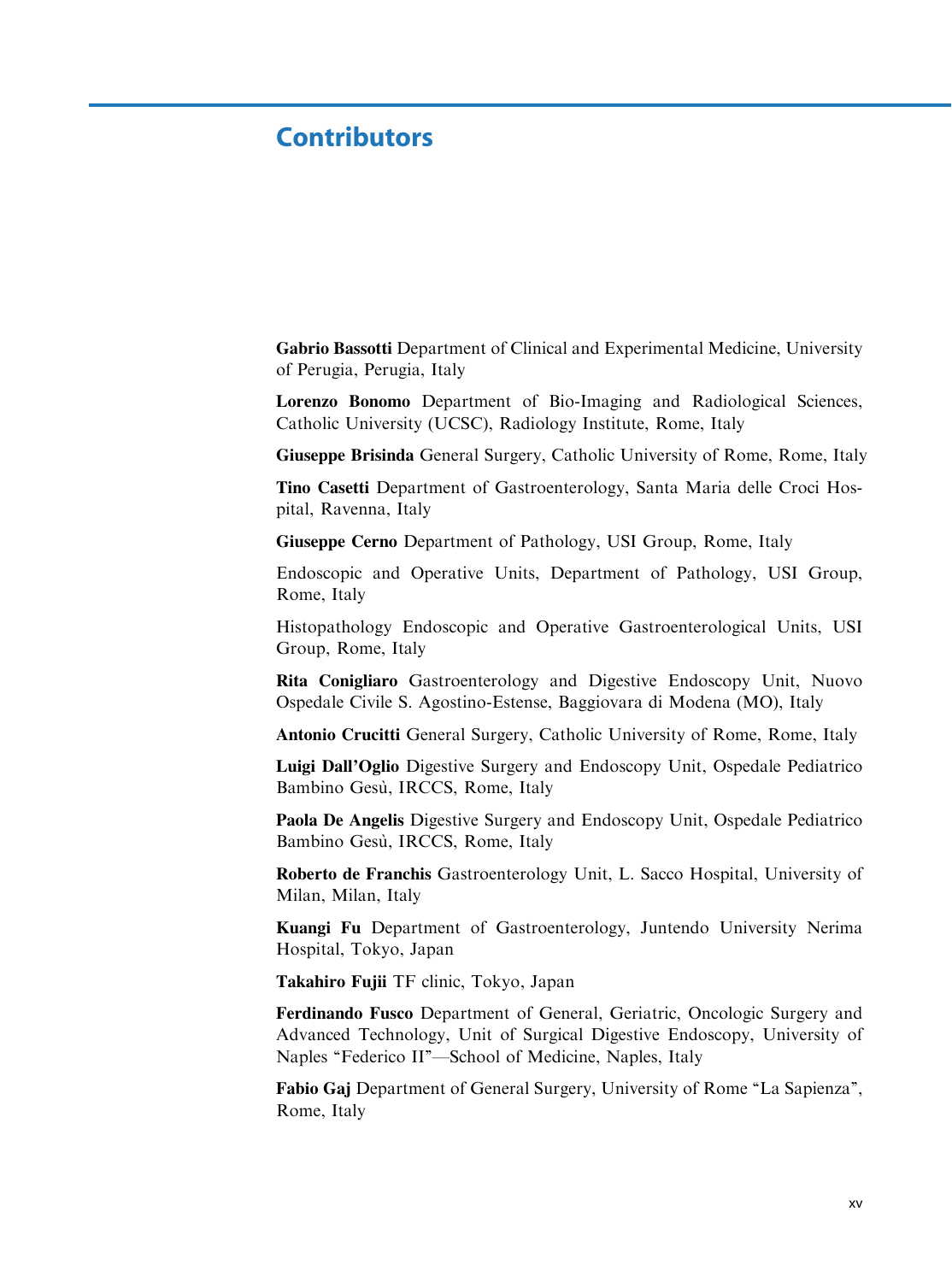Giuseppe Galloro Department of General, Geriatric, Oncologic Surgery and Advanced Technology, Unit of Surgical Digestive Endoscopy, University of Naples "Federico II"—School of Medicine, Naples, Italy

Ugo Grossi General Surgery, Catholic University of Rome, Rome, Italy

Cesare Hassan Gastroenterology Department, Nuovo Regina Margherita Hospital, Rome, Italy

Roberto Lorenzetti Gastroenterology Department, Nuovo Regina Margherita Hospital, Rome, Italy

Luigi Larosa Department of Bio-Imaging and Radiological Sciences, Catholic University (UCSC), Radiology Institute, Rome, Italy

Luca Magno Department of General, Geriatric, Oncologic Surgery and Advanced Technology, Unit of Surgical Digestive Endoscopy, University of Naples "Federico II"—School of Medicine, Naples, Italy

Mauro Manno Gastroenterology and Digestive Endoscopy Unit, Nuovo Ospedale Civile S. Agostino-Estense, Baggiovara di Modena (MO), Italy

Raffaele Manta Gastroenterology and Digestive Endoscopy Unit, Nuovo Ospedale Civile S. Agostino-Estense, Baggiovara di Modena (MO), Italy

Gabriele Marinozzi Department of Operative Endoscopy, Saint Mary Hospital, Terni, Italy

Endoscopic and Operative Gastroenterology Units, USI Group, Rome, Italy

Takahisa Matsuda Endoscopy Division, National Cancer Center Hospital, Tokyo, Japan

Andrea Mazzari General Surgery, Catholic University of Rome, Rome, Italy

Laura Maria Minordi Department of Bio-Imaging and Radiological Sciences, Catholic University (UCSC), Radiology Institute, Rome, Italy

Alessandro Mussetto Department of Gastroenterology, Santa Maria delle Croci Hospital, Ravenna, Italy

Tiziana Rappa Department of General, Geriatric, Oncologic Surgery and Advanced Technology, Unit of Surgical Digestive Endoscopy, University of Naples "Federico II"-School of Medicine, Naples, Italy

Bjorn Rembacken Department of Endoscopy, General Infirmary Hospital, Leeds, UK

Mohammed Thoufeeq Department of Endoscopy, General Infirmary Hospital, Leeds, UK

Erminia Romeo Digestive Surgery and Endoscopy Unit, Ospedale Pediatrico Bambino Gesù, IRCCS, Rome, Italy

Emanuele Rondonotti Gastroenterology Unit, Ospedale Valduce, Como, Italy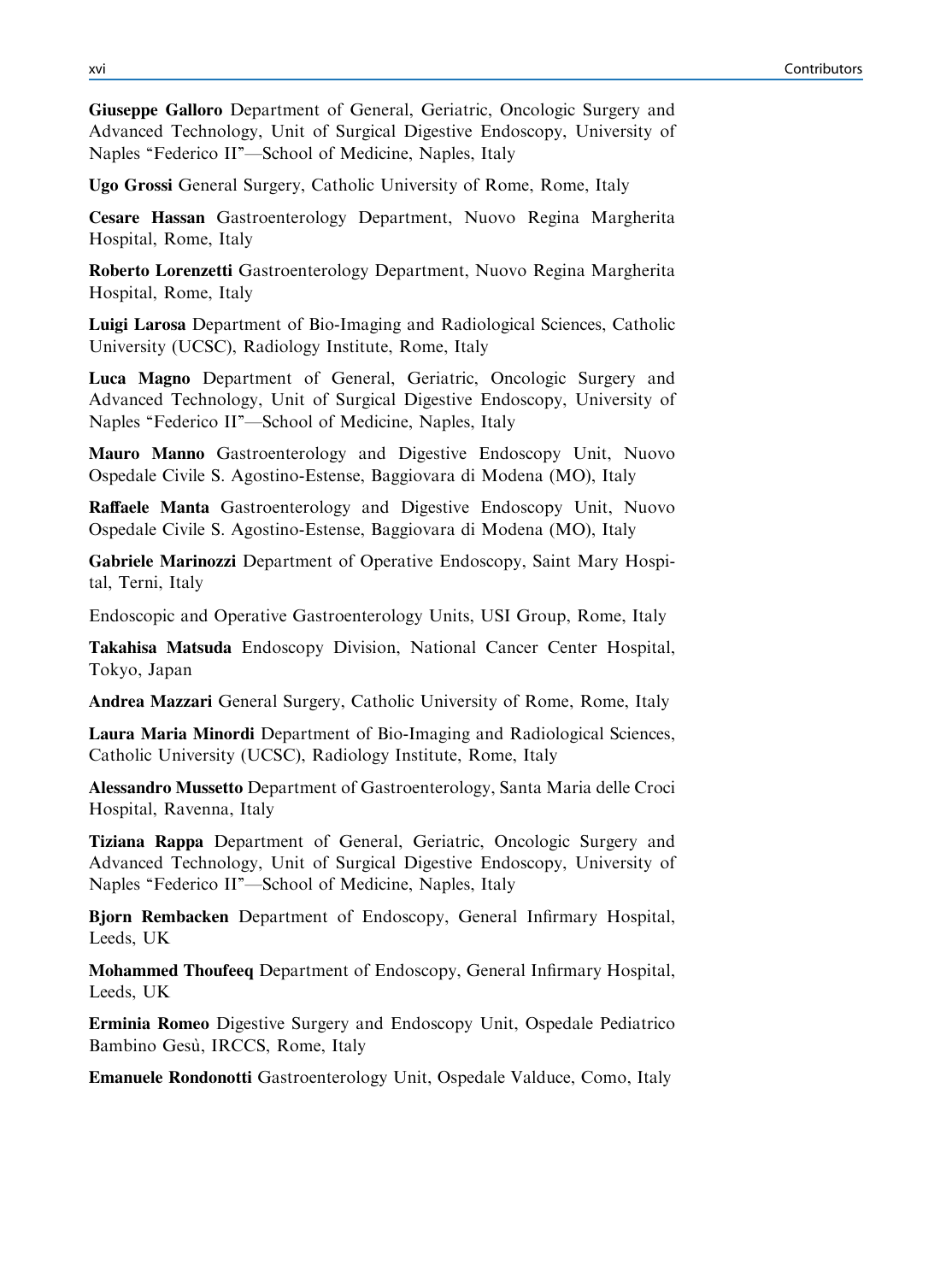Simona Ruggiero Department of General, Geriatric, Oncologic Surgery and Advanced Technology, Unit of Surgical Digestive Endoscopy, University of Naples "Federico II"—School of Medicine, Naples, Italy

Yutaka Saito Endoscopy Division, National Cancer Center Hospital, Tokyo, Japan

Stefano Serafini Endoscopic and Operative Gastroenterology Units, USI Group, Rome, Italy

Marco Silano Division of Food Science, Human Nutrition and Health, Istituto Superiore di Sanità, Rome, Italy

Pasquina M. C. Tomaiuolo General Surgery, Catholic University of Rome, Rome, Italy

Filippo Torroni Digestive Surgery and Endoscopy Unit, Ospedale Pediatrico Bambino Gesù, IRCCS, Rome, Italy

Antonello Trecca Endoscopic and Operative Gastroenterology Units, USI Group, Rome, Italy

Amorino Vecchioli Department of Bio-Imaging and Radiological Sciences, Catholic University (UCSC), Radiology Institute, Rome, Italy

Vincenzo Villanacci Department of Pathology, Spedali Civili, University of Brescia, Brescia, Italy

Emilio Gentile Warschauer Endoscopic and Operative Gastroenterology Units, USI Group, Rome, Italy

Angelo Mario Zullo Gastroenterology Department, Nuovo Regina Margherita Hospital, Rome, Italy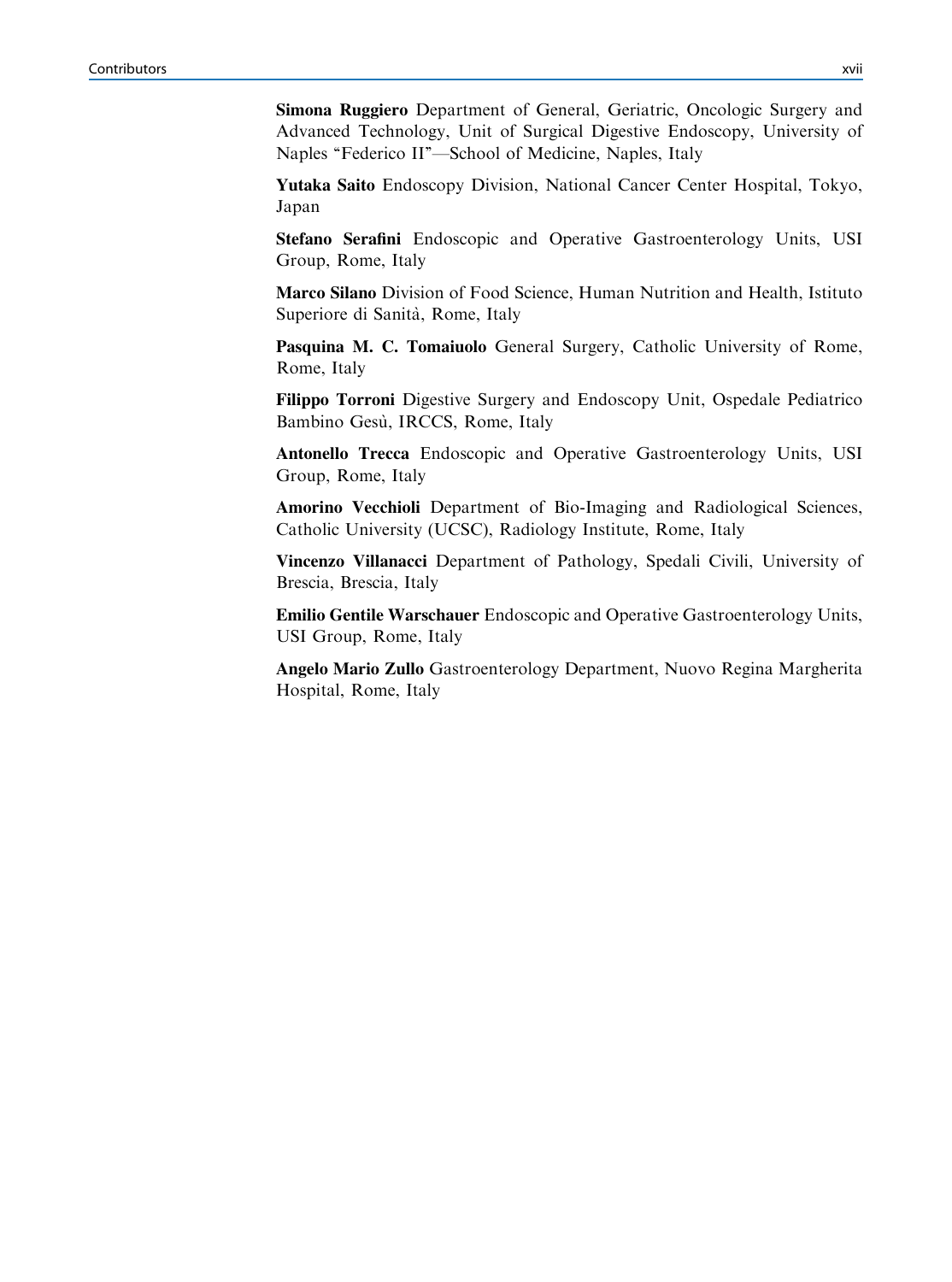# **Terminal Ileoscopy: Technique**

Antonello Trecca, Giuseppe Cerno, Emilio Gentile Warschauer, Gabriele Marinozzi, and Fabio Gaj

### 1.1 Introduction

The basic requirement for the intubation of the terminal ileum is knowledge of the anatomy of the ileocecal region and of the main appearances of the ileocecal valve (ICV), accompanied by an appropriate level of technical skill in performing colonoscopy.

### 1.2 Anatomy of the Ileocecal Region

The cecum is the first part of the large intestine and it occupies the right iliac fossa. Guarding the opening of the ileum (the terminal portion of the small intestine) into the cecum is the ICV [1]. The cecum is located below a transversal plane running along the ileocecalcolic sphincter (Fig. 1.1). It forms a rounded sac between 6 and 10 cm long, with an internal diameter of 5–6 cm and a capacity of 200–300 ml. Three teniae coli enfold this region, defined as anterior, posterolateral, and posteromedial on the basis of their position. The posteromedial tenia coli forms the entrance into the terminal ileum. The longitudinal axis of the cecum and that of the right colon together create an obtuse angle that opens forward and medially. The cecum is lodged together with the terminal ileum and is completely covered by the peritoneal wall. It is separated from the ileum by the ICV (also

A. Trecca  $(\boxtimes)$ 

Endoscopic and Operative Gastroenterology Units, USI Group, Rome, Italy e-mail: atrecca@alice.it

called the Bauhin valve), which is composed of two segments—an upper lip and a lower lip—that are formed by intrusion of the circular muscle layer of the ileum into the lumen of the large intestine. A narrow membranous ridge continues at the ends of the aperture medially and laterally, where the lips meet, giving rise to the frenula of the valve. The circular muscle fibers of the ileum and those of the cecum combine to form the circular sphincter muscle of the ICV, whose role is to limit the rate of food passage into the cecum and to prevent material from returning to the small intestine. The valve acts through the contraction of the frenula in response to overstretching of the cecum, but it has minimal sphincteric action, a fact that explains the common observation of barium reflux into the terminal ileum during a barium enema examination. Intestinal occlusion results in a persistent contraction of the ICV, with consequent rupture of the cecum (called diastasis rupture), or its relaxation, with continuous reflux of the feces and the overstretching of the terminal ileum. The ileum comprises three-fifths of the small intestine, although there is no absolute point at which the jejunum ends and the ileum begins. In broad terms, the jejunum occupies the upper left part of the abdomen below the subcostal plane (that is, at the level of the 10th rib), while the ileum is located in the lower right part. It has numerous convolutions and is attached to the posterior abdominal wall by the mesentery, an extensive fold of serous-secreting membrane that is missing at the level of the terminal ileum, thereby determining its complete mobility in the abdominal cavity. The arterial blood supply to the large intestine comes from branches of the superior and inferior mesenteric arteries (both of which are branches of the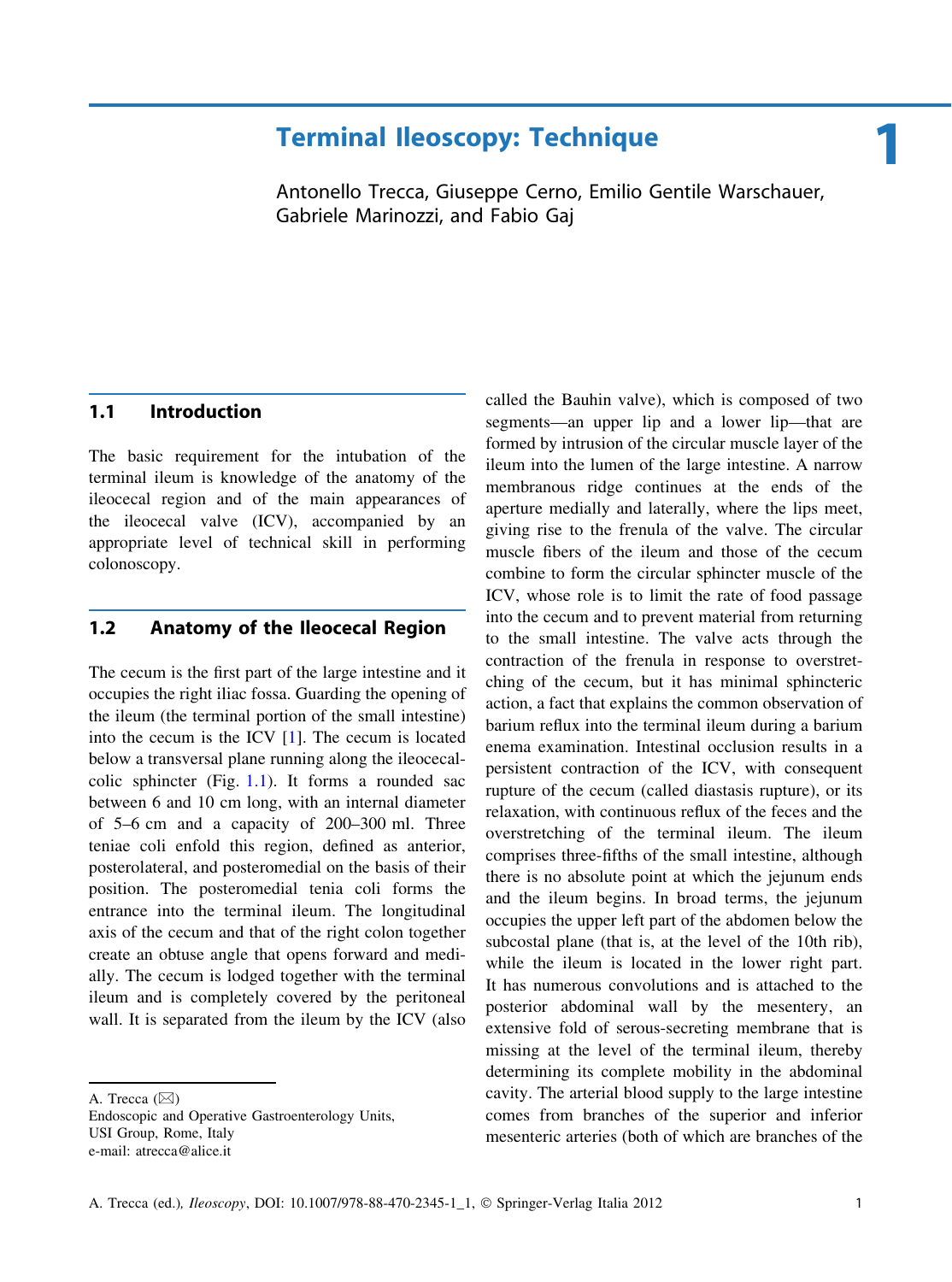

Fig. 1.1 The anatomy of the ileocecal region

abdominal aorta) and the hypogastric branch of the internal iliac artery (which supplies blood to the pelvic walls and viscera, the genital organs, the buttocks, and the inside of the thighs). The vessels form a continuous row of arcades from which vessels arise to enter the large intestine. Venous blood is drained from the colon via branches that form arcades, analogous to those of the arteries. The blood from these veins eventually drains into the superior and inferior mesenteric veins, which ultimately join with the splenic vein to form the portal vein. The ileocecal region has both parasympathetic and sympathetic innervation. The vagus nerve provides parasympathetic innervation. Sympathetic innervation is provided by branches of the superior mesenteric plexus, a nerve network underneath the solar plexus that follows the blood vessels into the small intestine and finally terminates in the Auerbach plexus, which is located between the circular and longitudinal muscle coats, and in the Meissner plexus, which is located in the submucosa. Numerous fibrils, both adrenergic (sympathetic) and cholinergic (parasympathetic), connect these two plexuses.

### 1.3 Ileocecal Valve Appearances

The ICV may show a spectrum of normal findings at double-contrast barium enema, appearing as a round, ovoid, or triangular structure with a maximum height of nearly 4 cm. The valve may be large, asymmetric, or smoothly lobulated. In a series of 106 patients, the ICV was visible in 91 (86%), being round or ovoid in

71 patients (78%) and triangular in 20 (22%). At colonoscopy, all patients with a normal valve at double-contrast barium enema examination had a normal valve, whereas the two patients with a valve suspicious for tumor at barium enema examination had neoplasms (one carcinoma and one villous adenoma). In a comparative study between doublecontrast barium enema and ileoscopy, a macroscopically normal appearance of the ICV was detected in 30 patients. Among these patients, 60% were diagnosed with mild, 26.7% with moderate, and 13.3% with severe endoscopic ileal inflammation. The ICV was affected by Crohn's disease (CD) in 70 patients, in whom significantly more severe ileal inflammation  $(p \lt 0.005)$  was detected than in patients with a normal-looking ICV. The authors of that study concluded that ileal exploration should be attempted in every patient suspected of having CD, because, although the appearance of the ICV correlates with the severity of ileal inflammation, a normal-looking ICV does not correspond to normal ileal mucosa in many cases [2].

At endoscopy, the ICV may be classified as labial, papillary, or lipomatous based on its morphologic appearance  $[3, 4]$ . The labial type has a slit-like opening, the papillary type is dome shaped, and the lipomatous type has a substantial deposit of fat within its lips. However, most non-lipomatous valves will demonstrate streaks of fat within the valve lips. Each ICV subtype may vary in appearance depending on whether the patient is prone or supine or whether the valve is open rather than closed. Another endoscopic classification defines the ICV with the cecum moderately inflated: thin lipped, when the fold has no bulge; single or double bulging, when one or two prominent bulges of the fold are present; and volcanic, when the fold is exuberant and the orifice is visible. Of these, the thin lipped morphology is the most difficult to intubate (Fig. 1.2).

### 1.4 Ileoscopy: Technique

The correct positioning of the colonoscope in the ileocecal region is an essential step in the intubation of the ICV. Straightening the colonoscope in the left but also in the transverse colon guarantees its good maneuverability, allowing easy passage into the ileum (Fig. 1.3). Once the ICV is reached, its position in the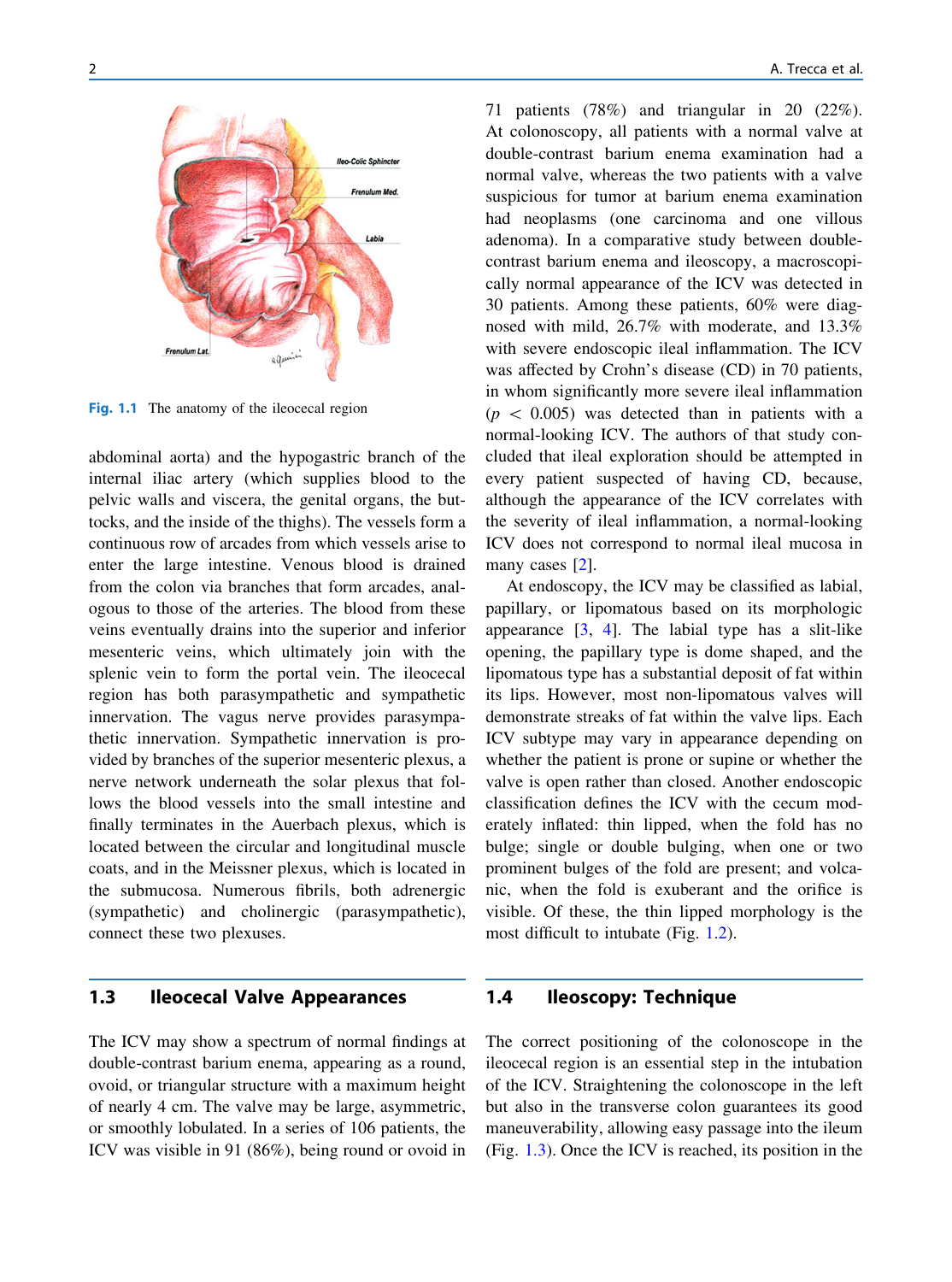

Fig. 1.2 The ileocecal valve morphology. a Thin-lipped or labial. b Single-bulge or papillary. c Double-bulge or papillary. d Volcanic or lipomatous



Fig. 1.3 The correct position of the colonoscope for ileoscopy

intestinal lumen must be considered as well as the decubitus of the patient. With the patient supine and the ICV at the 9 o'clock position, downward deflection is recommended to stretch the lower lip, and anti-clockwise torque with the left hand gently accompanying the scope toward the left (Fig. 1.4). When the patient is in left lateral decubitus, the ICV appears in the 6- or 7-o'clock position and passage into the ileum can be achieved with the same maneuvers. Sometimes the ICV is positioned in the 12- to 1-o'clock position and a combination of upward deflection and clockwise torque (opposite from that described above) may be necessary. In case of a thin-lipped valve, which, as noted above, is the most difficult one to intubate, due to difficult visualization of the upper and lower lips, a retroversion of the tip of the scope in the cecal region can help to identify the valve. In this case, the scope is withdrawn and the tip is straightened, before the instrument is advanced into the ileum (Fig. 1.5). Once the endoscope has entered in the ileal lumen, the ileum must



Fig. 1.4 a, d, g Manipulation of the scope using the left hand during ileal intubation. b, e, h Position of the patient and manipulation of the scope using the *right hand* during ileal intubation. c, f, i Position of the colonoscope within the intestinal lumen during the different steps of the procedure

be insufflated with a good amount of air in order to position the scope, avoiding its retreat into the cecum [5, 6]. The use of hyoscine-n-butyl bromide reduces bowel motion and may also facilitate ileal intubation [7]. Exploration of the last 10–15 cm of the ileum is always possible, with advancement of the scope facilitated by abdominal compression. The reported incidence of complications during ileoscopy is essentially null, both in unsedated and sedated patients, especially if the use of biopsy forceps to intubate a difficult valve or insufflating large amounts of air in the ileocecal region is avoided  $[8-11]$ . Once the scope is in the ileal lumen, its withdrawal, accompanied by a moderate insufflation of air,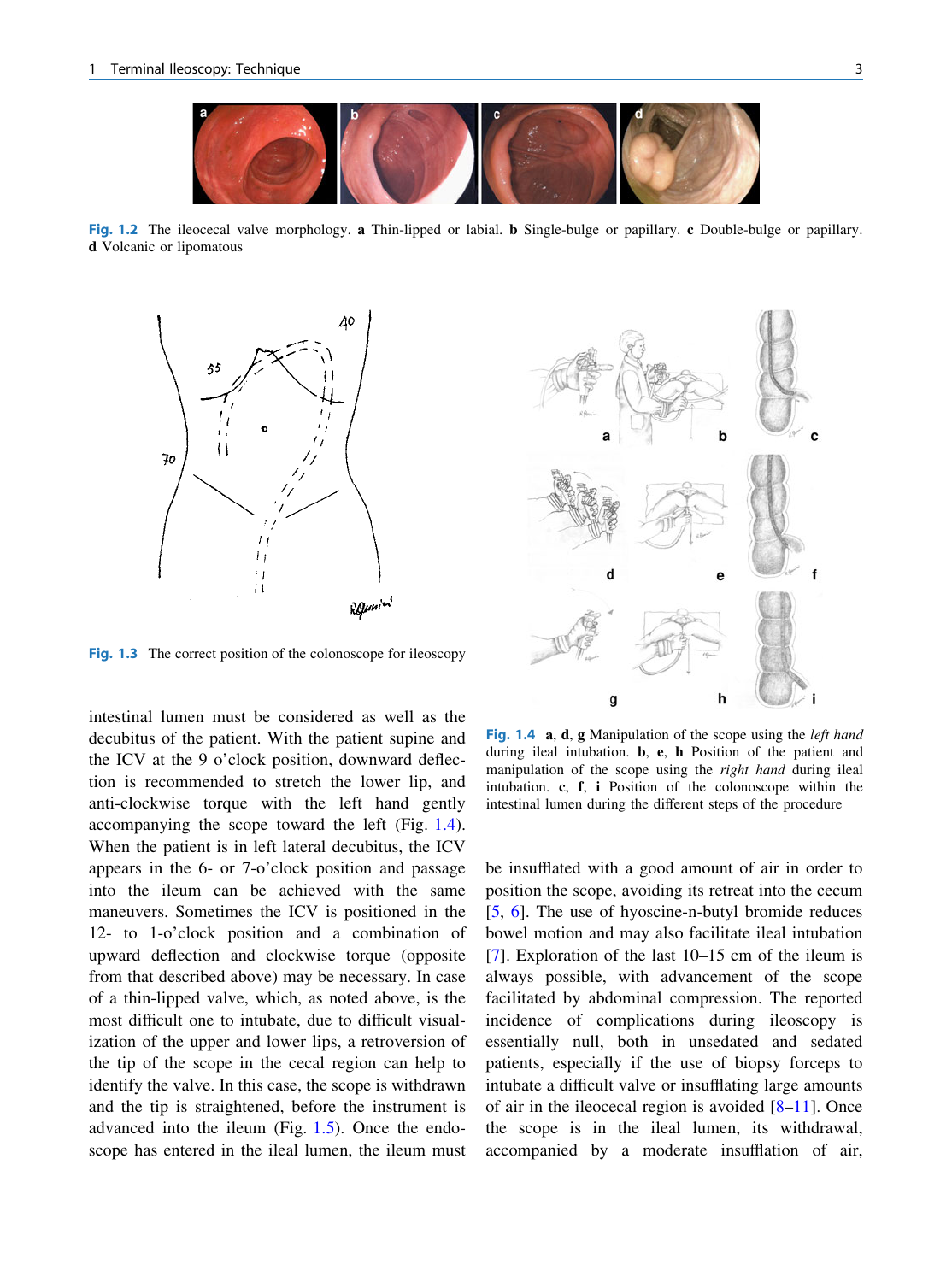

Fig. 1.5 a, d, g Manipulation of the scope using the *left hand* during ileal intubation. b, e, h Position of the patient and manipulation of the scope using the right hand during ileal intubation. c, f, i Position of the colonoscope within the intestinal lumen during the different steps of the procedure

enables an accurate evaluation of the endoscopic appearance of the terminal ileum, searching for the presence of hyperemia, aphthoid lesions, erosions, or ulcers. The standard view cannot describe the morphology of the general villous architecture, which instead can be outlined only after the injection of 10–15 ml of saline through the biopsy channel, as confirmed in a prospective, observational study on 216 consecutive completed colonoscopies in which the images of the terminal ileum were significantly more likely than cecal images to be considered convincing in order to verify the extent of colonoscopy  $(p \lt 0.0001$  for all reviewers). The instillation of sterile water in the intestinal lumen was considered by the authors as a prerequisite to obtain accurate photodocumentation [12].

### 1.4.1 Magnified Ileoscopy

The important clinical results obtained with magnifying endoscopy for the detection and definition of early colorectal cancer led us to reproduce this technique for



Step 1: Washing the mucosa with a mucolytic agent

Step 2: Dye-spraying with a solution of 5–8 ml of indigo carmine 0.4%

Step 3: Magnifying view

Step 4: Endoscopic evaluation

Table 1.2 Virtual magnified ileoscopy technique

Step 1: Washing the mucosa with a mucolytic agent

Step 2: Filling the lumen with saline

Step 3: Activating virtual chromoendoscopy

Step 4: Magnifying view

Step 5: Endoscopic evaluation

the study of the terminal ileum (magnified ileoscopy, Table 1.1) [13]. The steps of the procedure are similar to those followed for the colon, including washing the mucosa with mucolytic agents in order to enhance the villous profile and then spraying the lumen with dye (5–8 ml of indigo carmine 0.4%). The dye, with its capacity to pool in any minimal depression, further enhances the villous profile, highlighting the presence of lymphoid follicles and the subtotal or total atrophy of the terminal ileum. The endoscopist, after an accurate evaluation of the sprayed mucosa, can scan the region, identifying the pathological area for study and performing a target biopsy. Magnified ileoscopy allows a much more accurate study of the terminal ileum. It can be used to determine the presence of even subtle changes of the mucosa, such as hyperemia, and of small aphthoid or erosive lesions, which can be missed at conventional view. It also reveals the villous morphology, including the size of the villi, and potential atrophy of the terminal ileum, neither of which are seen on conventional endoscopy. Caution must be exerted by the endoscopist to avoid spraying too much dye, because it can alter the visualization of the mucosa with backflow to the ileocecal region, thus compromising the inspection of this area.

### 1.4.2 Virtual Chromoendoscopy

Virtual chromoendoscopy, called narrow-band imaging (NBI), represents another aid to the endoscopist. The NBI system makes use of optical filters within the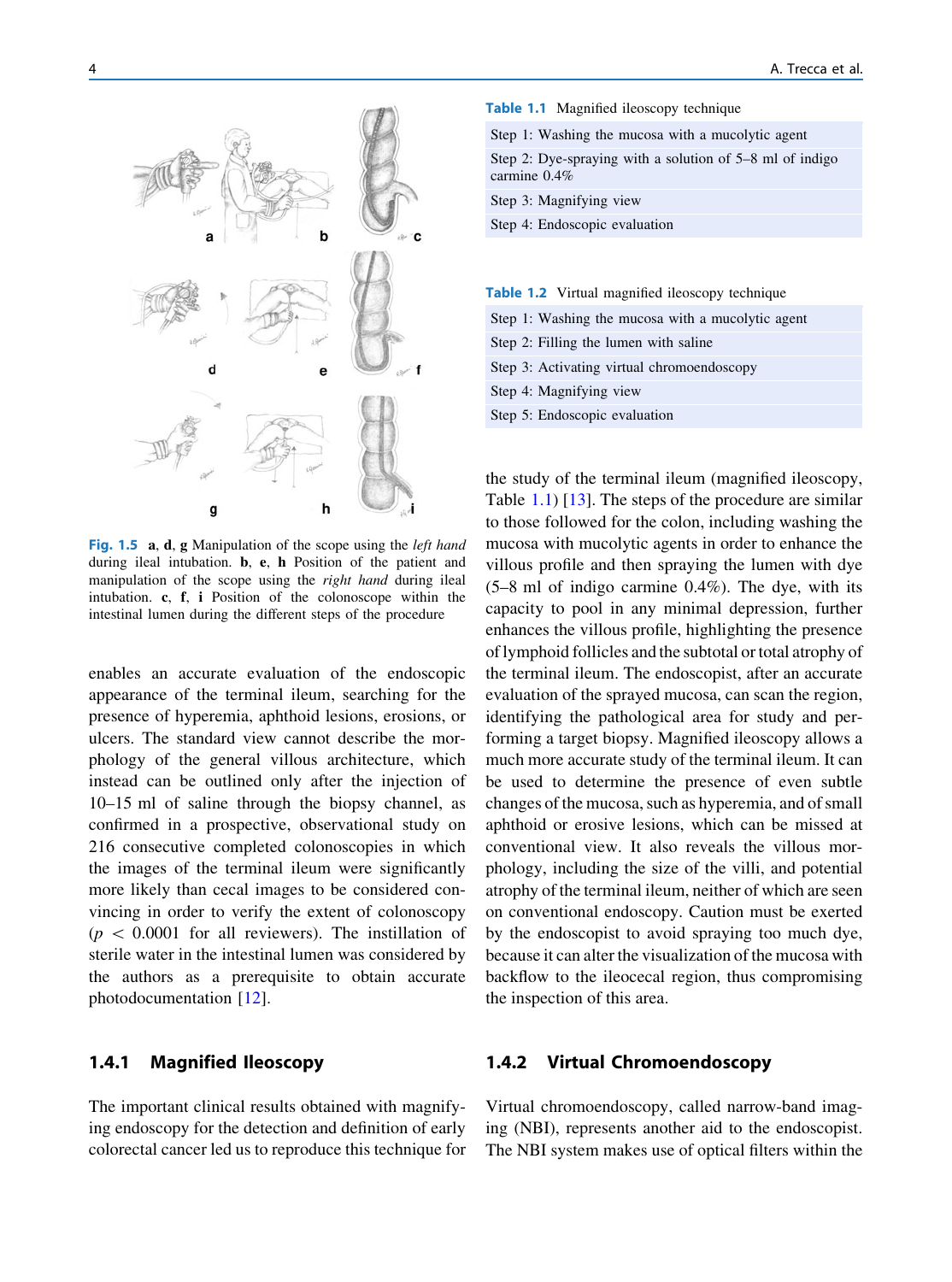Fig. 1.6 Normal villous morphology. a Conventional view of the terminal ileum with normal finding. b, c Virtual magnified ileoscopy shows the normal villous pattern, with evidence of a single lymphatic follicle. d–f Histology of the normal villous morphology



Fig. 1.7 Normal villous morphology with evidence of multiple lymphatic follicles. a Conventional view of the terminal ileum, showing diffuse hyperemia. b, c Virtual magnified ileoscopy with normal villous pattern and multiple lymphatic follicles. d, e Histology shows non-specific ileitis

light source of a videoendoscope, selecting light in short and limited wavelengths within the hemoglobin absorption band. The most recent development is computed virtual chromoendoscopy imaging, invented by Yoichi Miyake (Faculty of Engineering, Chiba University, Chiba, Japan) and introduced by Fujinon as Fujinon Intelligent Color Enhancement (FICE). FICE is based on the same physical principle as NBI, but due to a new computed spectral estimation technology it is not dependent on optical filters. The FICE technology takes an ordinary endoscopic image from the video processor and arithmetically processes the reflected photons to reconstitute virtual images by increasing the relative intensity of narrowed blue (B) light to a maximum and decreasing narrowed red (R) and green (G) light to a minimum. FICE successfully realizes enhancements and real-time observations of mucosal and microvascular patterns  $[14–17]$ . By cutting off the

longer wavelengths, FICE improves the contrast of the capillary patterns and enhances the structure of the mucosal surface. Virtual chromoendoscopy thus provides dyeless contrast and constitutes an easyto-use diagnostic technology. The digital processing system allows switching between conventional images and FICE-NBI images by a simple push of a button on the endoscope [18, 19] (virtual magnified ileoscopy; Table 1.2, Figs.  $1.6$  and  $1.7$ ).

### 1.5 Conclusions

Terminal ileoscopy during colonoscopy is of pivotal importance for the detection and definition of ileal pathology. The endoscopist should be familiar with the ileocecal anatomy and with the different possible morphologies of the ICV. Following brief but indispensable training, proficiency in ileal intubation can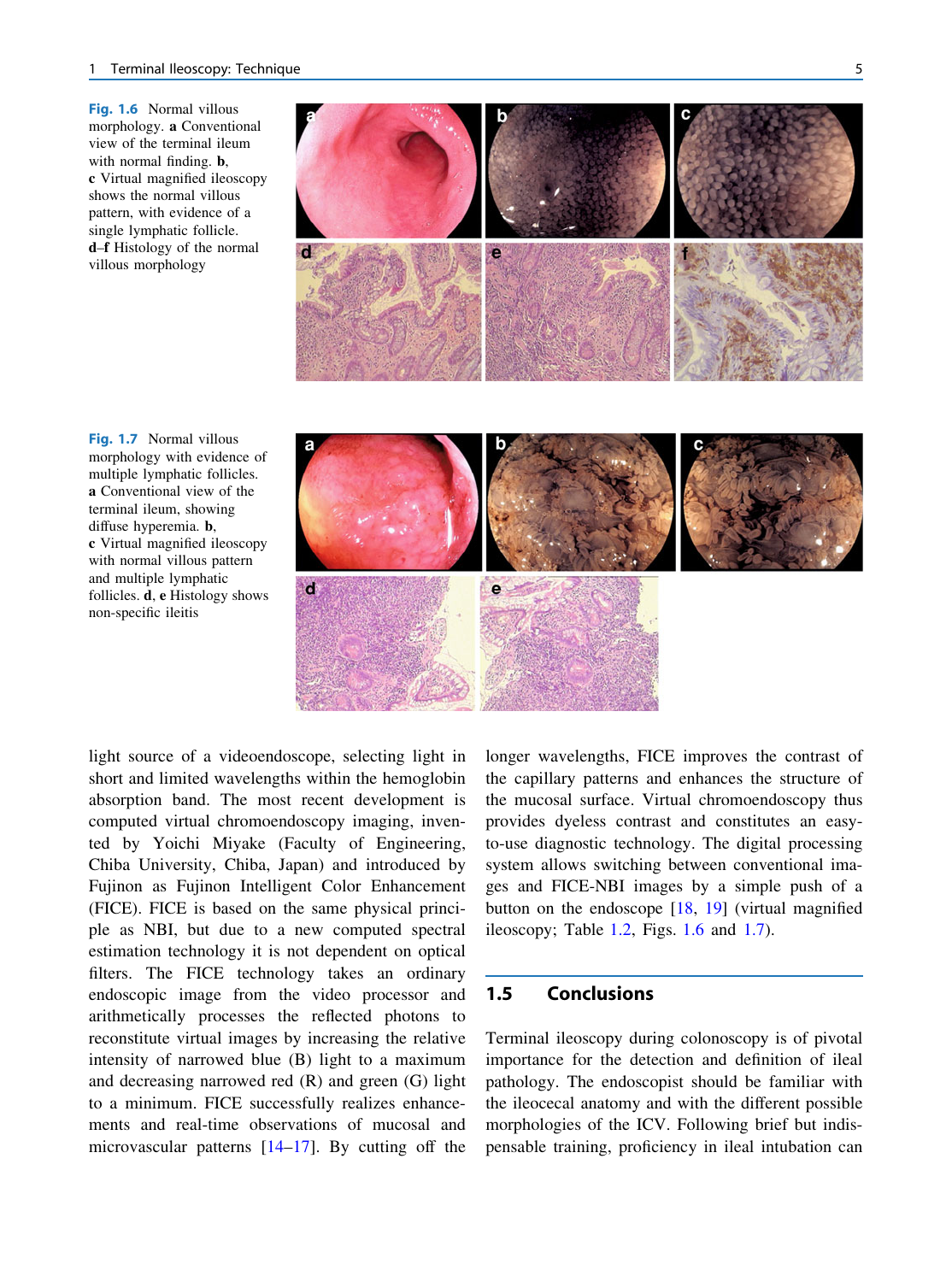be achieved after 50 procedures. The principles of the technique should be kept in mind by both the trainee and the expert in order to simplify intubation of the last 20 cm of the ileum. A broad spectrum of ileal diseases can be excluded during investigation of this region, which has been significantly improved by the contribution of recent technological advances, mainly magnified ileoscopy.

### References

- 1. Lambertini G (1977) Anatomia umana. Piccin, Padova
- 2. Silva AC, Beaty SD, Hara AK, Fletcher JG, Fidler JL, Menias CO, Johnson CD (2007) Spectrum of normal and abnormal CT appearances of the ileocecal valve and cecum with endoscopic and surgical correlation. Radiographics 27:1039–1054
- 3. Cotton P, Williams CB (1996) Practical gastrointestinal endoscopy. Blackwell Science, Oxford, pp 54–58
- 4. Iacopini G, Frontespezi S, Vitale MA, Villotti G, Bella A, D'Alba L, De Cesare A, Iacopini F (2006) Routine ileoscopy at colonoscopy: a prospective evaluation of learning curve and skill-keeping line. Gastrointest Endosc 63:250–256
- 5. Chen M, Khanduja KS (1997) Intubation of the ileocecal valve made easy. Dis Colon Rectum 40:494–496
- 6. Gabrielsson N, Granqvist S (1977) A new technique for insertion of the colonoscope through the ileocecal valve. Endoscopy 9:38–41
- 7. Misra SP, Dwivedi M (2007) Role of intravenously administered hyoscine butyl bromide in retrograde terminal ileoscopy: a randomized, double-blinded, placebocontrolled trial. World J Gastroenterol 12:1820–1823
- 8. Korman LY, Overholt BF, Box T et al (2003) Perforation during colonoscopy in endoscopic ambulatori surgical centers. Gastrointest Endosc 58:554–557
- 9. Woltjen JA (2005) A retrospective analysis of cecal barotrauma caused by colonoscope air flow and pressure. Gastrointest Endosc 61:37–45
- 10. Bernstein C, Thorn M, Monsees K et al (2005) A prospective study of factors that determine cecal intubation time at colonoscopy. Gastrointest Endosc 61:72–75
- 11. American Society for Gastrointestinal Endoscopy (1999) Principles of training in gastrointestinal endoscopy. Gastrointest Endosc 49:845–853
- 12. Powell N, Knight H, Dunn J, Saxena V, Mawdsley J, Murray C, Hoare J, Teare J, McNair A (2011) Images of the terminal ileum are more convincing than cecal images for verifying the extent of colonoscopy. Endoscopy 43:196–201
- 13. Kudo S, Tamura S, Nakajima T et al (1996) Diagnosis of colorectal tumorous lesions by magnifying endoscopy. Gastrointest Endosc 44:8–14
- 14. Gono K, Yamazaki K, Doguchi N et al (2003) Endoscopic observation of tissue by narrow band illumination. Opt Rev  $10:1-5$
- 15. Machida H, Sano Y, Hamamoto Y et al (2004) Narrowband imaging in the diagnosis of colorectal mucosal lesions: a pilot study. Endoscopy 36:1094–1098
- 16. Konerding MA, Fait E, Gaumann A (2001) 3D microvascular architecture of pre-cancerous lesions and invasive carcinomas of the colon. Br J Cancer 84:1354–1362
- 17. Skinner SA, Frydman GM, Obrien PE (1995) Microvascular structure of benign and malignant tumors of the colon in humans. Dig Dis Sci 40:373–384
- 18. Chiu HM, Chang CY, Chen CC et al (2007) A prospective comparative study of narrow-band imaging, chromoendoscopy and conventional colonoscopy in the diagnosis of colorectal neoplasia. Gut 56:373–379
- 19. Pohl J, Nguyen-Tat M, Pech O, May A, Rabenstein T, Ell C (2008) Computed virtual chromoendoscopy for classification of small colorectal lesions: a prospective comparative study. Am J Gastroenterol 103:562–569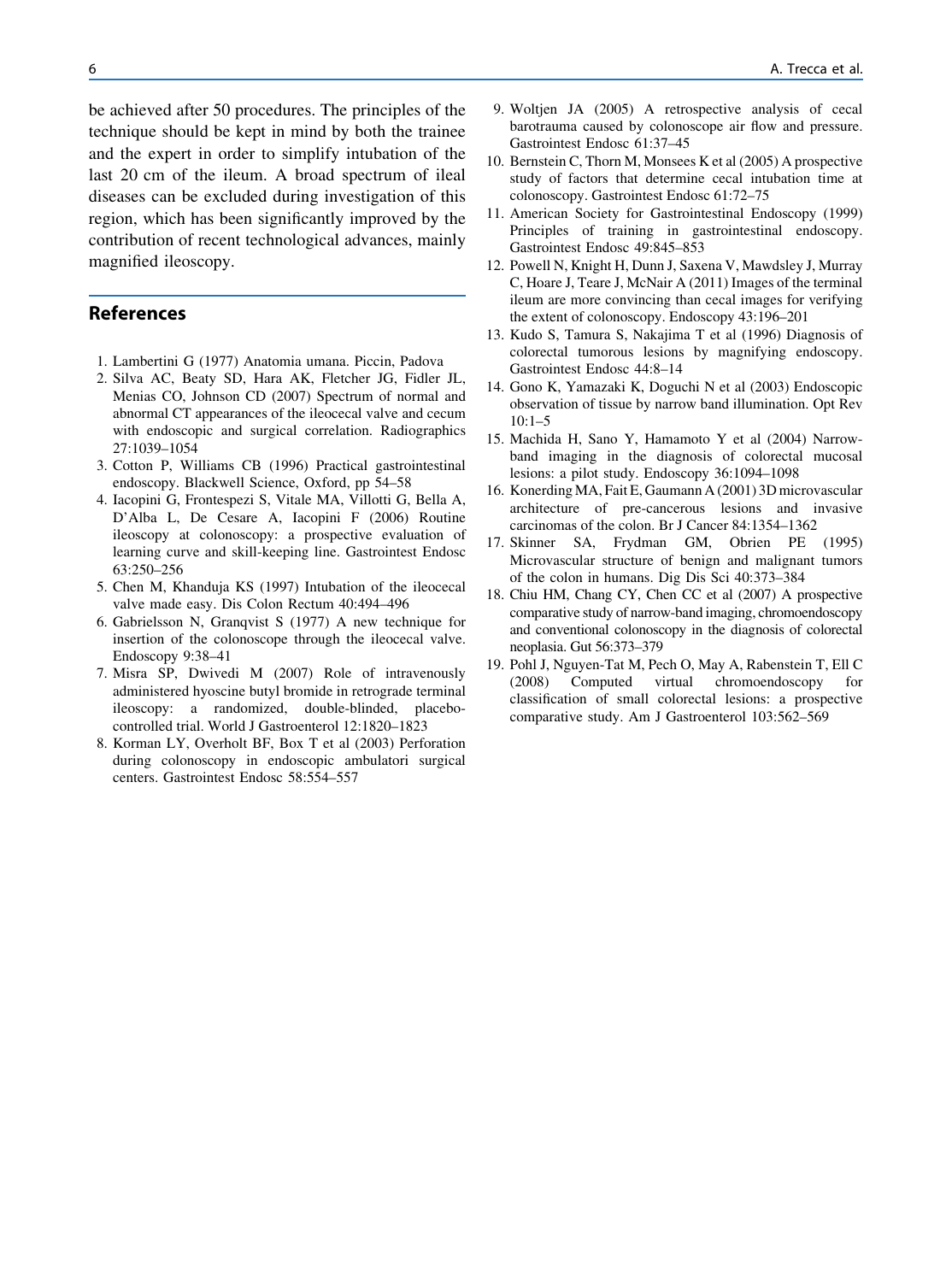# The Importance of Complete Colonoscopy 2 and Exploration of the Cecal Region

Kuangi Fu, Takahiro Fujii, Takahisa Matsuda, and Yutaka Saito

### 2.1 The Importance of a Complete Colonoscopy

Ever since case-control studies demonstrated the ability of flexible sigmoidoscopy (FS) to decrease colon cancer mortality by 60–70%, it has become the most frequently recommended modalities for colon cancer screening [1]. Recent reports, however, have shown that FS may miss proximal neoplasms or cancers [2]. Moreover, the National Polyp Study found that the incidence of colorectal cancer (CRC) in an adenoma-bearing cohort that had undergone clearing colonoscopy was reduced by 76–90% compared to reference populations [3]. It is obvious that examination of the left colon alone misses right-sided lesions. Thus, while colonoscopy is more time-consuming and resource-demanding, in addition to causing greater patient discomfort and with a higher rate of complications due to bowel cleansing and the endoscopic procedure, it is widely appreciated as the most sensitive colonic imaging test for adenomas. An additional advantage of colonoscopy is that it allows the removal of precancerous polyps at the time of their detection.

A right-sided aging-related shift in the location of the initial development of colorectal adenomas was recently reported, based on repeated colonoscopies in subjects with no neoplasms [4]. Recurrent adenomas after polypectomy also tend to develop at locations

proximal to the initial adenomas [5]. Accordingly, total colonoscopy is needed for surveillance, regardless of the initial adenoma site. Moreover, the distribution of carcinoma and of adenomatous polyps in the colorectum likewise shows a proximal shift with age and female gender [6, 7]. Clinically, right-sided cancer is likely to be detected at a more advanced stage, with severe symptoms such as passage trouble or abdominal mass. Morphologically, the frequency of tumors with a flat-type appearance is significantly higher in right-sided than in left-sided colon cancers, while polypoid-type lesions are substantially more dominant in the left colon [8]. Histopathologically, poorly differentiated, mucinous, and signet-ring cell tumors are frequently seen in the right colon [9]. From a molecular aspect, the right-sided tumors that predominate in the elderly are those with a high frequency of CpG island methylation and those with microsatellite instability (MSI), in which there is often methylation of the promoter region of the hMLH1 mismatch repair gene [10]. A newly proposed disease entity, serrated polyps, comprises hyperplastic polyps, traditional serrated adenomas (TSAs), and sessile serrated adenomas (SSAs), which have also been described as sessile serrated polyps (SSPs) [11]. SSAs/SSPs are more prevalent in the proximal colon and lack classic dysplasia but may have mild cytologic atypia, whereas TSAs are more prevalent in the rectosigmoid and have cytologic dysplasia. SSAs/SSPs, particularly those with foci of classic histologic dysplasia, are considered the likely precursor lesions to sporadic MSI-H colon cancer, as determined in studies of their molecular profiles, which have shown inactivation through methylation of genes such as the MLH-1 DNA repair genes and/or

K. Fu  $(\boxtimes)$ 

Department of Gastroenterology, Juntendo University Nerima Hospital, Tokyo, Japan e-mail: fukuangi@hotmail.com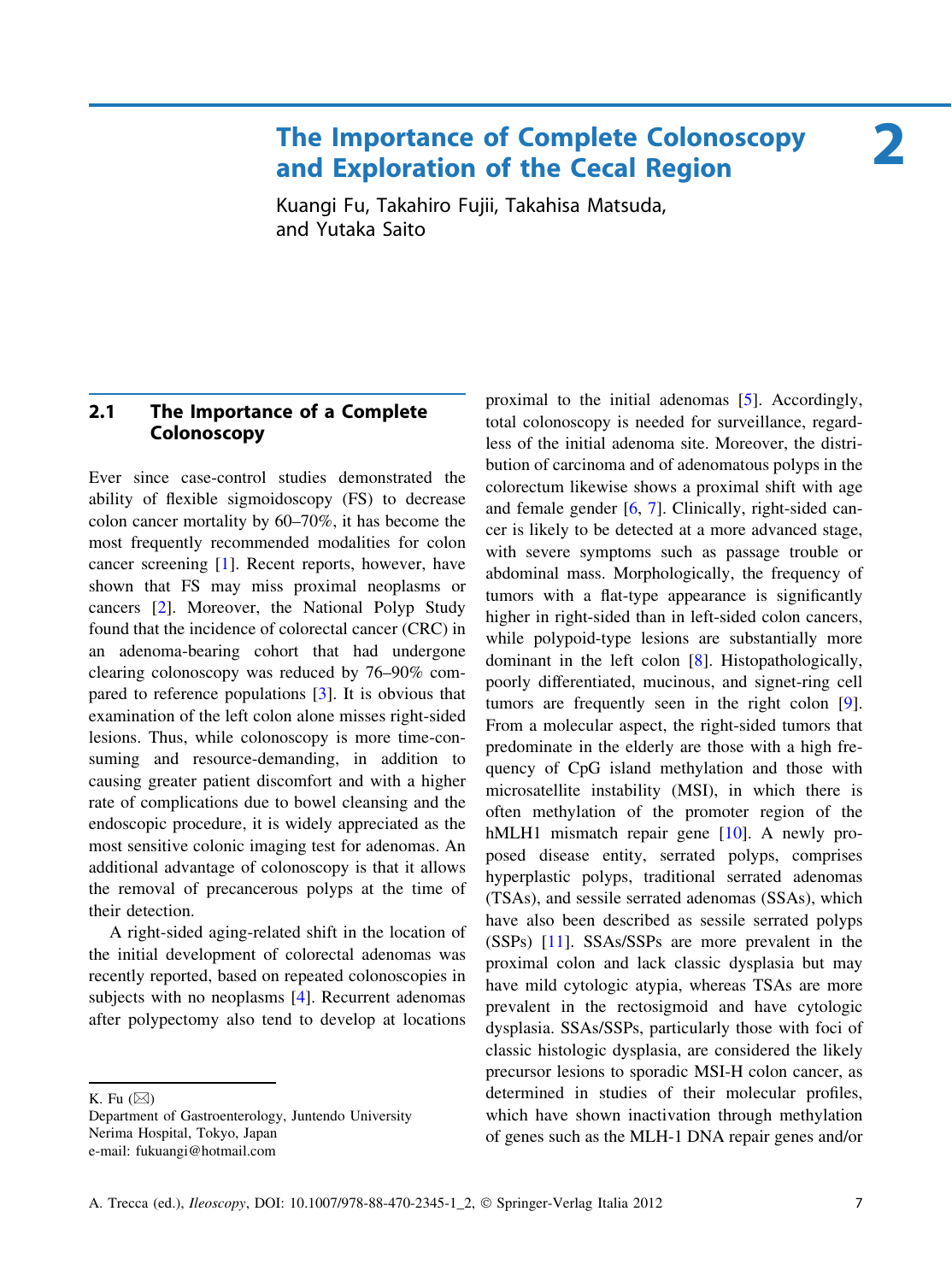|              | Adenoma (14,285) | $M-Ca(1,717)$  | SM-Ca (302)  | Total $(\%)$  |
|--------------|------------------|----------------|--------------|---------------|
| Cecum        | 860 (87.2%)      | 119 $(12.1\%)$ | 7(0.7%)      | 986(6.0)      |
| Ascending    | 2,942 (90.2%)    | 283 (8.7%)     | 35 $(1.1\%)$ | 3,260(20.0)   |
| Transverse   | $4,004(93.3\%)$  | 244 (5.7%)     | 42 $(1.0\%)$ | 4,290(26.3)   |
| Descending   | 1,723 (92.8%)    | 122 $(6.6\%)$  | 11 $(0.6\%)$ | 1,856(11.4)   |
| Sigmoid      | 3,298 $(84.2\%)$ | 513 (13.1%)    | 104 $(2.7%)$ | 3,915(24.0)   |
| Rectum       | $1,458(73.0\%)$  | 436 (21.8%)    | $103(5.2\%)$ | 1,997(12.3)   |
| Total $(\%)$ | 14,285 (87.6)    | 1,717(10.5)    | 302(1.9)     | 16,304(100.0) |

Table 2.1 Endoscopic treatment at the National Cancer Center Hospital, Tokyo, Japan (January 1998 until September 2006)

0-6-methylguanine DNA methyltransferase (MGMT) [12]. The presence of SSAs/SSPs ( $\geq$ 10 mm in size) is also reported to be a risk factor for CRC, particularly of the proximal colon [13].

### 2.2 The Importance of Exploring the Cecum

It has been known for many years that colorectal adenoma and CRC have different distributions in the colon. The anatomic distribution of adenomas in the colon was described in previous reports (e.g., [14]) that included autopsy and endoscopic studies. Autopsy studies show a relatively even distribution of adenomas throughout the colon whereas cancer is more frequent in the distal colon and rectum. In those studies, the incidence of adenomas located in the cecum varied from 2 to 67%. However, in some reports fewer than 200 cases were evaluated. By contrast, endoscopic studies evaluated more than 200 cases (one was based on 6,942 cases), reporting cecal adenomas in 2–20%. Based on data from the National Cancer Center, the incidence of early colorectal neoplasia involving the cecum, as determined from tumors resected endoscopically, is 6.0% (Table 2.1) whereas the incidence of CRCs located in the cecum, as determined from surgically removed tumors, is 6.8% (Table 2.2). Although the incidence of colorectal neoplasia in the cecum is lower than in other sites, it should be kept in mind that some non-polypoid neoplasias, including SSAs/SSPs or laterally spreading tumor, can occur at this site, especially at the periphery of the appendiceal orifice, and are endoscopically detectable. Obviously, visualization of the appendiceal orifice and ileocecal valve confirms a complete total colonoscopy.

### 2.3 Case Presentation

### 2.3.1 Case 1

A 74-year-old woman underwent total colonoscopy because of a positive fecal occult blood test. During conventional endoscopic observation, a superficially reddish area was detected on the ileocecal valve (Fig. 2.1a). Narrow-band imaging revealed a flat brownish lesion (Fig. 2.1b). Chromoendoscopy, performed using indigo-carmine spraying, further demonstrated a non-granular type of laterally spreading tumor (LST-NG), 20 mm in diameter, on the ileocecal valve (Fig. 2.1c). Magnification with chromoendoscopy using indigo-carmine and crystal-violet staining showed a type IIIL pit pattern, according to Kudo's classification, which is a good indication for endoscopic resection (Fig. 2.1d, e). The tumor was completely removed en bloc with endoscopic submucosal dissection (Fig. 2.1f). Histologically, the lesion was identified as a tubular adenoma with high- and lowgrade atypia, with the cut end free of adenoma.

### 2.3.2 Case 2

A 48-year-old man underwent total colonoscopy because of a positive fecal occult blood test. A flat elevated lesion was detected in the cecum near the orifice of the appendix (Fig. 2.2a). Chromoendoscopy using indigo-carmine day spraying showed a lesion covered by a small amount of mucus, even after vital water washing (Fig. 2.2b). Magnification after chromoendoscopy revealed an elongated type II pit pattern at the periphery, with features similar to those of a type IIIL pit pattern (Fig. 2.2c). A dilated type II pit pattern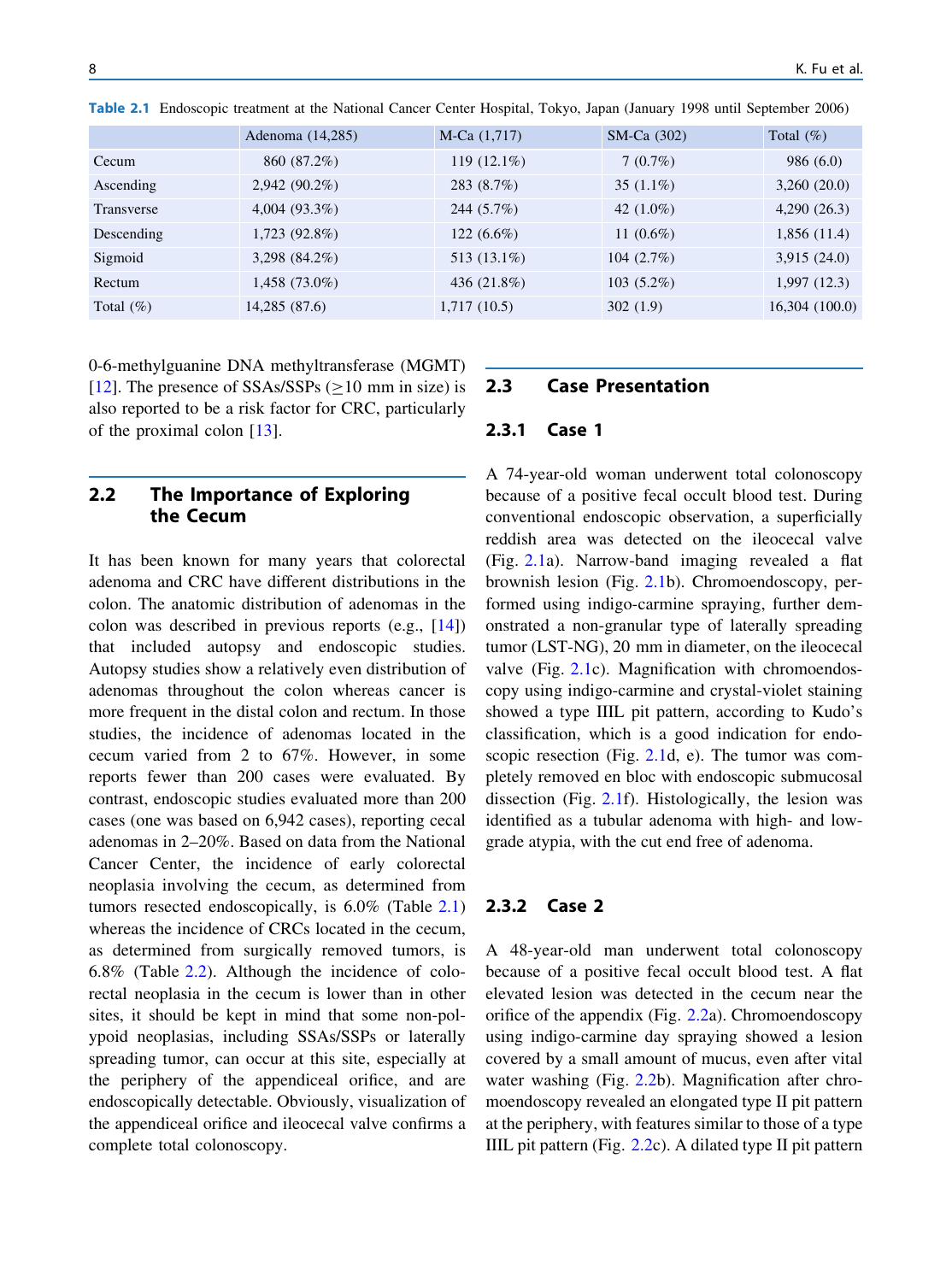Table 2.2 Surgery at the National Cancer Center Hospital, Tokyo, Japan (January 1998 until September 2006)

|                   | Early $(618)$ | Advanced $(2,651)$ | Total $(\%)$    |
|-------------------|---------------|--------------------|-----------------|
| Cecum             | 39            | 183                | 222(6.8)        |
| Ascending         | 73            | 322                | 395 (12.1)      |
| <b>Transverse</b> | 58            | 215                | 273(8.4)        |
| Descending        | 26            | 117                | 143(4.4)        |
| Sigmoid           | 166           | 660                | 826 (25.3)      |
| Rectum            | 256           | 1,154              | 1,410(43.0)     |
| Total $(\%)$      | 618 (18.9)    | 2,651(81.1)        | $3,269$ (100.0) |
|                   |               |                    |                 |

Fig. 2.1 a–f A non-granular type of laterally spreading tumor (LST-NG), 20 mm in diameter, is seen on the ileocecal valve

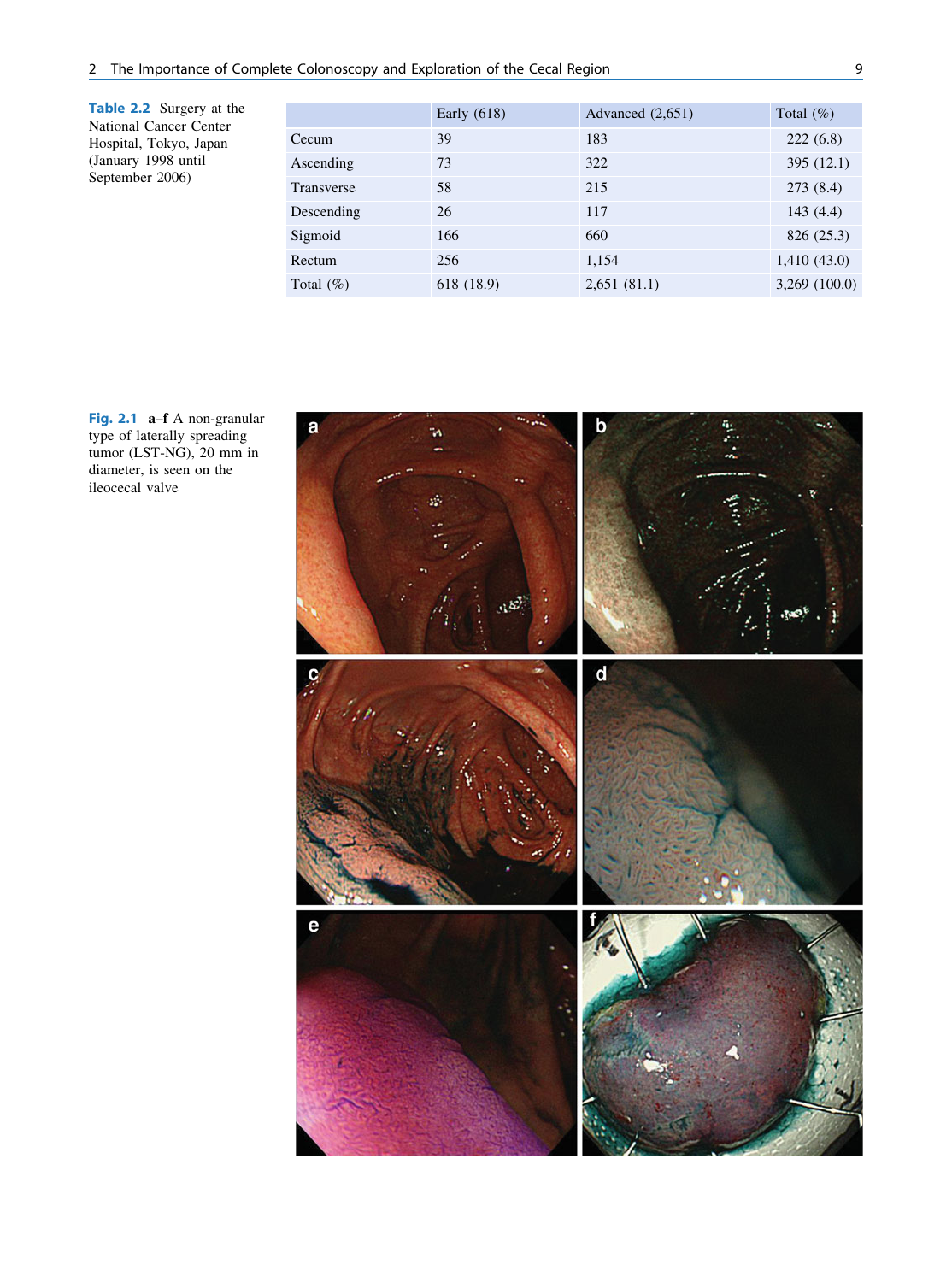

Fig. 2.2 a–d A sessile serrated adenoma/polyp is detected in the cecum adjacent to the orifice of appendix

was detected in the central flat area (Fig. 2.2d). These endoscopic results suggested a large hyperplastic polyp, or an SSA/SSP. The lesion was completely removed en bloc with endoscopic mucosal resection (the conventional lift and cut technique). Histologically, the lesion was identified as an SSA/SSP.

### References

- 1. Selby JV, Friedman GD, Quesenberry CP Jr, Weiss NS (1992) A case control study of screening sigmoidoscopy and mortality from colorectal cancer. N Engl J Med 326:653–657
- 2. Brenner H, Arndt V, Sturmer T, Stegmaier C, Ziegler H, Dhom G (2001) Long-lasting reduction of risk of colorectal cancer following screening endoscopy. Br J Cancer 85:972–976
- 3. Winawer SJ, Zauber AG, Ho MN et al (1993) Prevention of colorectal cancer by colonoscopic polypectomy. The National Polyp Study Workgroup. N Engl J Med 329: 1977–1981
- 4. Yamaji Y, Mitsushima T, Ikuma H, Watabe H, Okamoto M, Yoshida H, Kawabe T, Wada R, Omata M (2006) Right-side

shift of colorectal adenomas with aging. Gastrointest Endosc 63(3):453–458 (quiz 464)

- 5. Yamaji Y, Mitsushima T, Yoshida H, Watabe H, Okamoto M, Ikuma H, Wada R, Kawabe T, Omata M (2007) Rightside shift of metachronous colorectal adenomas after polypectomy. Scand J Gastroenterol 42(12):1466–1472
- 6. Distler P, Holt PR (1997) Are right- and left-sided colon neoplasms distinct tumors? Dig Dis 15:302–311
- 7. Gonzalez EC, Roetzheim RG, Ferrante JM et al (2001) Predictors of proximal vs. distal colorectal cancers. Dis Colon Rectum 44:251–258
- 8. Nawa T, Kato J, Kawamoto H, Okada H, Yamamoto H, Kohno H, Endo H, Shiratori Y (2008) Differences between right- and left-sided colon cancer in patient characteristics, cancer morphology and histology. J Gastroenterol Hepatol 23(3):418–423
- 9. Iacopetta B (2002) Are there two sides to colorectal cancer? Int J Cancer 101:403–408
- 10. Hawkins N, Norrie M, Cheong K et al (2002) CpG island methylation in sporadic colorectal cancers and its relationship to microsatellite instability. Gastroenterology 122:1376–1387
- 11. Torlakovic E, Skovlund E, Snover DC, Torlakovic G, Nesland JM (2003) Morphologic reappraisal of serrated colorectal polyps. Am J Surg Pathol 27(1):65–81
- 12. Snover DC (2011) Update on the serrated pathway to colorectal carcinoma. Hum Pathol 42(1):1–10